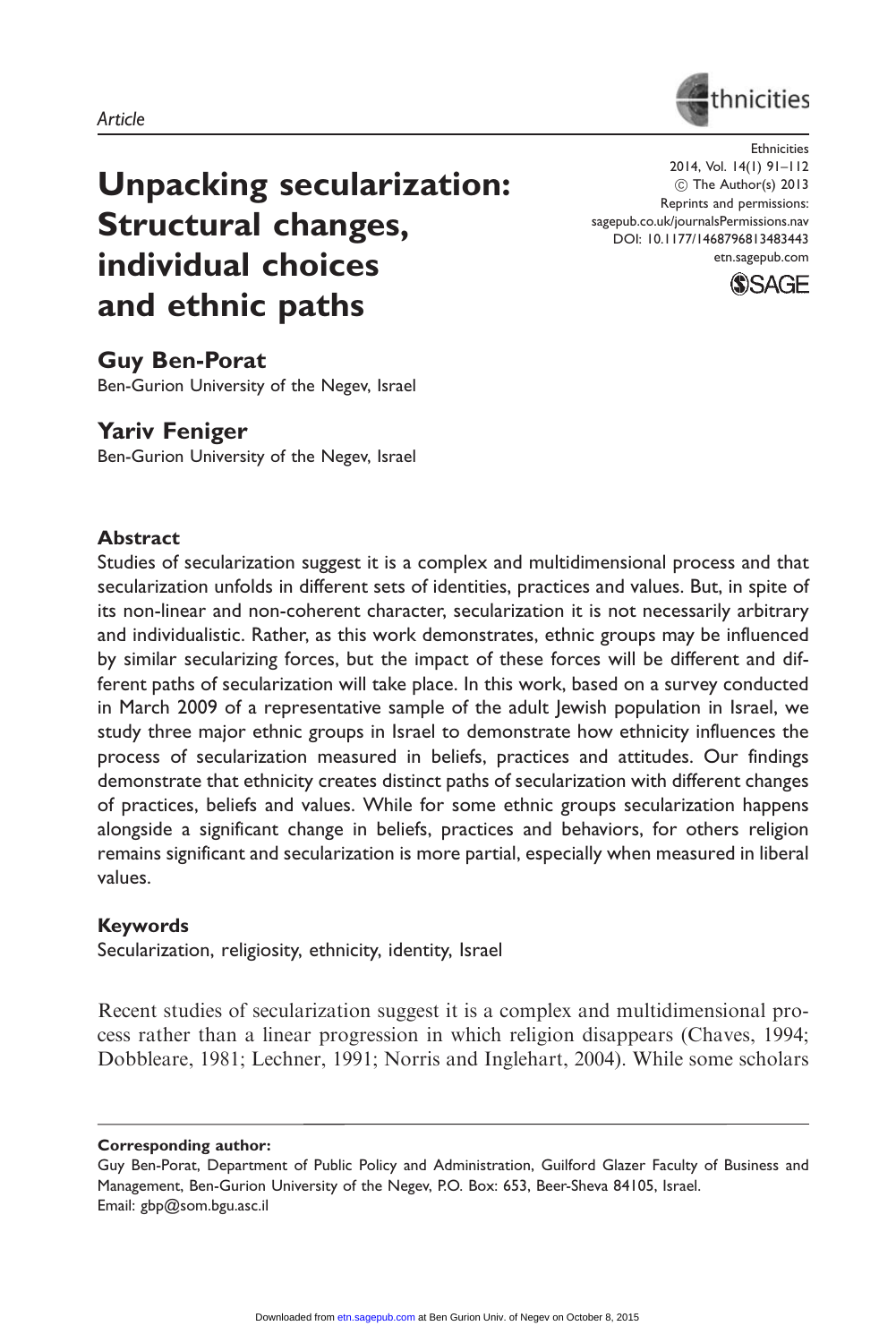provided evidence that secularization is not occurring and religious belief remains strong (Stark and Finke, 2000), others argued that secularization is about declining religious authority, not belief (Chaves, 1994) and that secularization unfolds unevenly through different changes of belief, practices and participation (Dobbelaere, 1981). However, if secularization is a process, underscored by changes in society, in spite of its non-linear and non-coherent character, it is not necessarily arbitrary and individualistic. Rather, as we argue in this paper, ethnic identities can create different paths of secularization. Religious and ethnic identities were found to interact either when ethnic identities form around religion or when religious identities are essentially ethnic and have little religious content (Gans, 1994; Mitchell, 2006; see also: Greeley, 1976; Hammond, 1988; Sandberg, 1974). In many contexts, there is a two-way relationship between religion and ethnicity (Mitchell, 2006). Consequently, secularization may unfold in distinct patterns contextualized by ethnicity so that ethnic groups secularize in different forms of belief, practice and changes of attitudes.

In this work, based on a survey conducted in March 2009 of a representative sample of the adult Jewish population in Israel, we examine how ethnicity influences the process of secularization measured in identities, practices and attitudes. In Israel, unlike many democracies, there is no separation of church and state. Israel has been described as a 'non-liberal democracy' because of the monopoly of Orthodoxy over Jewish religious life, entrenched anti-liberal and ethnocentric attitudes in society, and various discriminatory practices towards minorities (Ben-Dor et al., 2003; Sagiv-Shifter and Shamir, 2002). But, in the last two decades, religion seems to have lost some of its hold over public life and secularization of the public sphere can be observed in the proliferation of non-kosher restaurants and food shops, an annual, crowd-drawing gay parade and the rapidly growing commercial activity on the Sabbath (Saturday in Israel). This secularization, however, is matched by remaining strongholds of the Orthodox monopoly, resurgence of religion in different forms, and limited commitment to the liberal values of tolerance and equality (Ben-Porat and Feniger, 2009).

Israeli society, like many other societies, displays mixed signals of religiosity and secularity that defy attempts to place individuals, groups and society at large on a continuum from 'religious' and 'secular' and to delineate a linear course of 'secularization.' Surveys and studies of Jewish religiosity in Israel depict a complex picture of beliefs, practices and values. While religious Orthodox Jews and committed secularists demonstrate a more or less coherent pattern, the majority of Israelis show different levels of belief and attitudes and a selective choice of practices and rituals (Levy et al., 2002). Beliefs, practices and values, however, are not entirely arbitrary but rather, as we demonstrate below, unfold in patterns molded by ethnicity. In this study, we examine different aspect of secularization in three major Jewish ethnic groups – Ashkenazim (of European descent), Mizrachim (of Middle East or North African descent) and immigrants from the Former Soviet Union  $(FSU)$  – in order to understand how secularization unfolds in each one of them. By a comparative study of these three major ethnic divisions of Israeli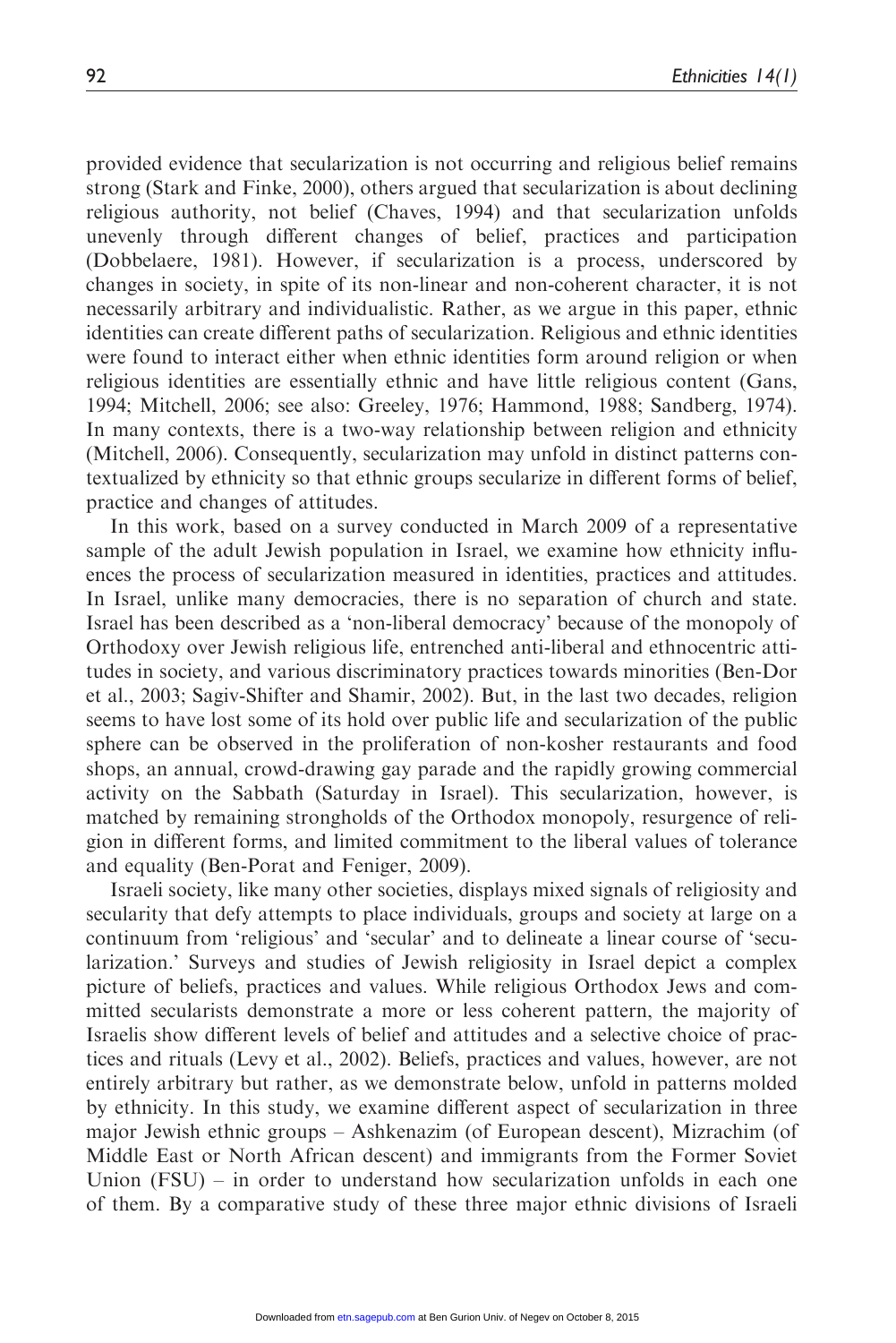Jewish society, we can discern different paths of secularization, measured in secular identities, practices, beliefs and liberal values.

## Secularization – Theoretical overview

Secularization is a complex process influenced by ideological perceptions, political struggles, demographic changes and the evolution of a market economy. Taken together, these factors create new opportunities, incentives and constraints for individuals and, consequently, different paths of secularization. Not all of these paths are evident in explicit individual commitments, planned political action or formal societal changes. Religious ideas and practices may be present even when they are neither theologically pure nor socially insulated (Ammerman, 2007: 6). Similarly, even those who may be considered secular often maintain have at least some religious beliefs and engage in some religious practices. Thus, secularization must be refined and studied according to its different analytical distinctions and the context where the process unfolds.

Both the concept and the implications of secularization have been extensively debated in recent decades. Secularization refers to a process in which religion loses significance in the operation of the social system and its overarching claims of truth and authority are challenged. In this process a general disengagement from churches and a subordination of religious values to secular agendas is expected as society adopts a rational and utilitarian basis for its decisions (Wallis and Bruce, 1989; see also Shiner, 1967). In the political sphere, secularization entails the separation of church and state and the retreat of religion to a private world where it has authority only over its followers (Bell, 1980; Dobbeleare, 1981). The 'secularization theory' that developed in the middle of the twentieth century argued that secularization is linked to the wider social process of modernization, industrialization, urbanization and rationalization, a process that inevitably diminishes religion's role in both the private and public spheres (McClay, 2001; Norris and Inglehart, 2004). Scholars also argued that the separation of church and state was the foundation of a democratic society based on liberal values that include a commitment to individual rights and tolerance (Bruce, 2002; Keane, 2000; Sartori, 1995; Waltzer, 1984).

Contrary to the expectations of the secularization theory, religion remained a significant factor in politics and society (Casanova, 1994; Hadden, 1987; Stark and Finke, 2000). Critics of the secularization theory blamed it for imposing the secular worldview of scientists and ignoring data refuting the claims that religion was declining (Stark and Finke, 2000: 62). Thus, even if in its initial phases modernization was linked with the decline of church authority, in the longer run religious beliefs and institutions proved resilient and religion re-emerged as a vital force in the new world political order (Hadden, 1987; Inglehart and Baker, 2000). Secularization, however, cannot be entirely dismissed, as some evidence does point to the erosion of religion. Churches in Europe and America are facing a downward trend, and a significant growth in the number of Americans who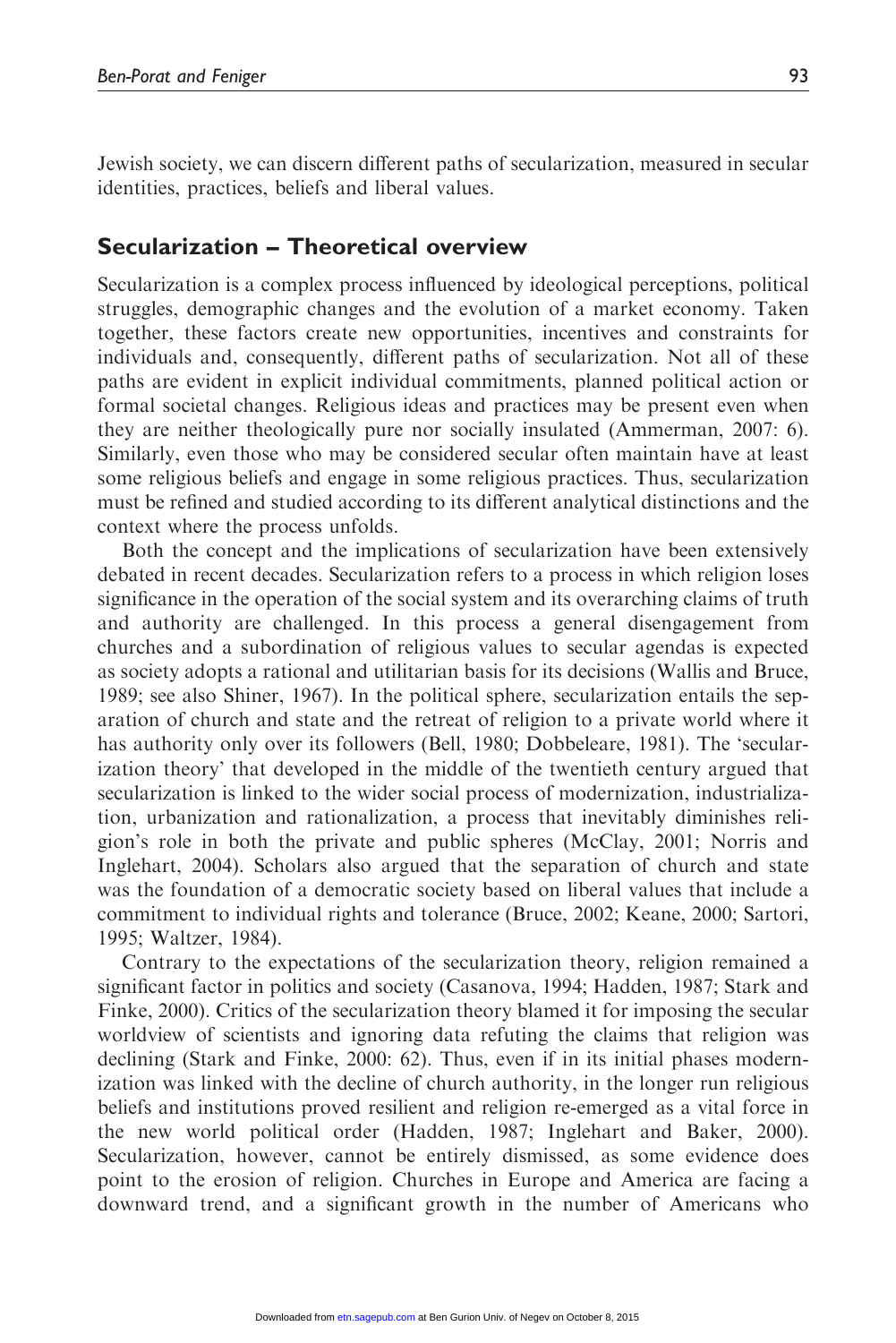describe themselves as non-religious was recorded in the past two decades (Kosmin and Keysar, 2009; Voas and Crockett, 2005; for a defense of secularization theory see: Bruce, 2011). These changes can be attributed, among other things, to an expanding consumer culture indifferent to, or intolerant to, religious restrictions (Barber, 1992) and a secularization that may occur 'involuntarily as an autonomous and largely endogenous process and as an unintended and perhaps unanticipated consequence of that more fundamental process of change' (Wilson, 2001: 39).

Attempts to measure secularization have sought to disaggregate the process and examine the authority of religious institutions, their changing nature and the decline of religious beliefs separately (Chaves, 1994; Dobbelaere; 1999; Norris and Inglehart, 2004). What underscores these measurements is the understanding that secularization is not a uniform process and that its pace, form, motivating forces and outcomes depend also on specific, local conditions (Lechner, 1991). Measurements of secularization in many cases reveal not a linear and universal process but a bricolage (Dobbelaere, 1999) or a hybrid form of beliefs, practices and values. These forms, however, are not necessarily arbitrary or individual and can be embedded in local structures and mediated through other identities. Several studies established the relation between religion and ethnicity. Scholars have argued that many religious identities are actually ethnic in nature and have little actual religious content (Gans, 1994; Mitchell, 2006; see also: Greeley, 1976; Hammond, 1988; Sandberg, 1974).

Based on a common heritage (real or assumed), ethnicity involves some combination of language, shared territory, elements of a common culture, physical appearance and religion. Religion, religious identity and religious behavior, accordingly, relate not only to the supernatural, traditional orthodoxy or regular religious practice (Mitchell, 2006) but can also be part of an ethnic identity. As part of an ethnic identity, religion provides a sense of 'primordial continuity' (Demerath, 2000) often loosely connected to 'formal' religious content. However, as Mitchell (2006) notes, religion is not merely an ethnic marker: 'It is not simply a one-way relationship where people use religion to legitimize boundaries that are already there; religious beliefs themselves may partially constitute the boundaries' (2006: 1144). Religion provides ideological concepts that blend with cultural and historical contexts and is adopted even by members of the ethnic group who are not religiously devout or even partially secularized and, consequently, its decline, even in secularized societies may be limited or partial (Sharot et al., 1986).

Ethnic assimilation, for example, often parallels religious secularization (Hammond and Warner, 1993) but religion may remain significant in different ways and re-surface. Thus, when religion is embedded in ethnic identities, secularization will unfold not only through individual choices and personal biographies but also through collective identities influencing changes of beliefs, rituals and values. Based on the above, we argue, first, that secularization is an uneven process that unfolds in hybrid forms of beliefs, practices and values. Yet, second, ethnicity provides a framework within which secularization occurs and influences the formation of hybrid, but not arbitrary, paths of secularization. And, consequently,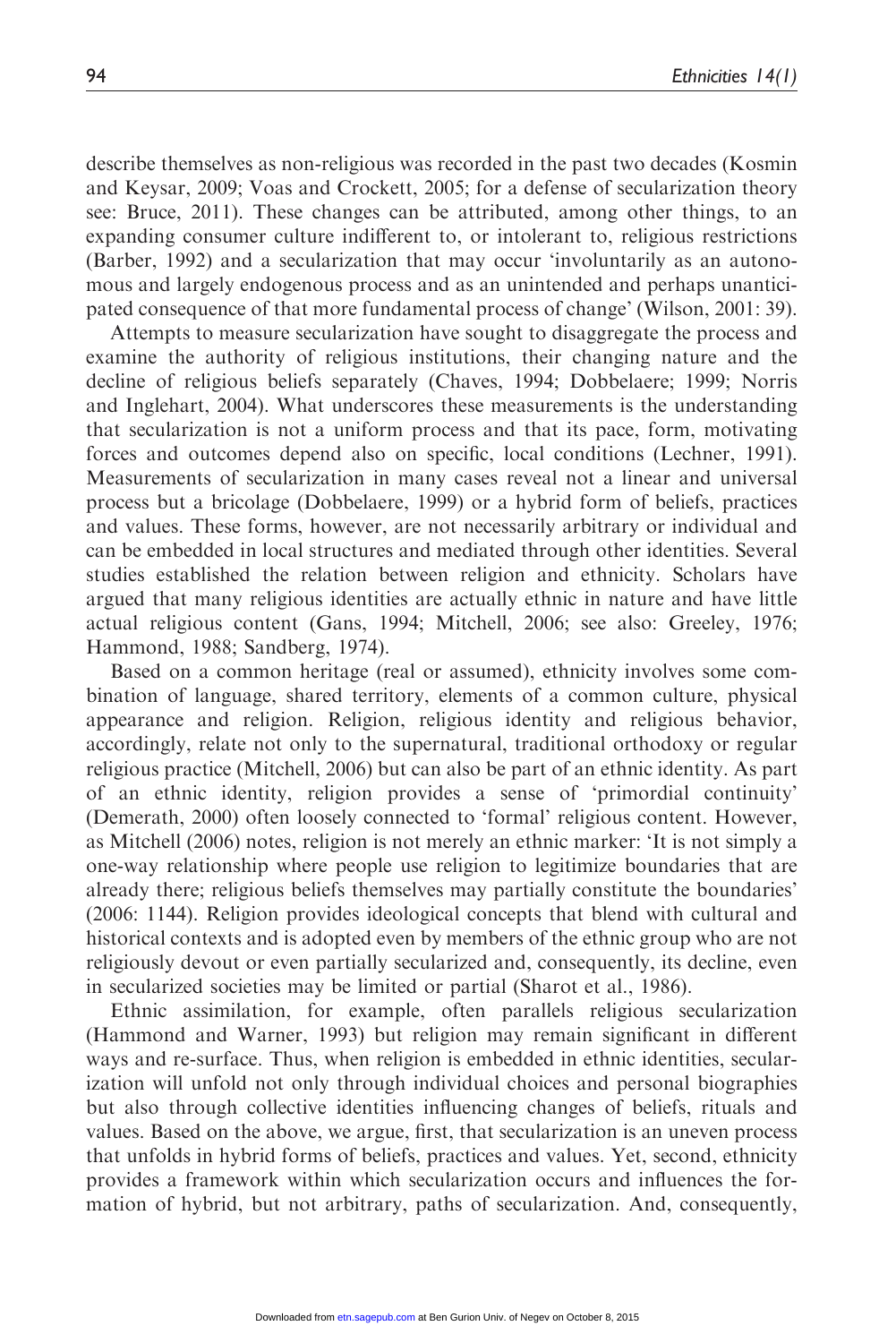third, while ethnic groups may be affected by similar secularizing forces those forces have different impacts and translate to different paths of secularization.

#### Israel: Religion, secularization and democracy

Tacit agreements between the religious and secular communities in Israel, known as the 'status quo,' have faced considerable challenges in recent years in light of demographic and economic changes in the country. The status quo arrangements were designed to ensure the cooperation of the religious community in the pre-state and early statehood period and included measures that had an increasingly significant effect on the everyday life of all Jewish citizens, religious and secular. The status quo had a direct effect on the lives of secular Jews, especially in light of the changes Israel has gone through since the 1990s. The designation of Saturday, the Sabbath, as the day of rest, with the mandatory closing of stores and public services, the required observance of Jewish dietary rules (kashrut) in public institutions and the Orthodox monopoly over burial, marriage and divorce have all became points of contention between religious and secular Israeli Jews.

Three developments were central to the challenges to the status quo and underscored the secularization of Israel. The first was the growth of ideological secularism and non-Orthodox Judaism that aimed to weaken the Orthodox hold over public life. This secularism associated itself with liberal and humanistic values and wanted to end the status quo. It promulgated a world view that included civil rights, equality, freedom and a desire to integrate Israel into the liberal Western world (Kimmerling, 2004; Malkin, 2000: 12). Politically, it expressed itself in demands to end the Orthodox monopoly over marriage and burial. The second development was Israel's transformation into a Western-style affluent society, open to foreign cultural influences and deeply engaged in consumption. Thus, Israelis became more hedonistic and less willing to accept religious and other restrictions on everyday life. Therefore, consuming non-kosher food or shopping on the Sabbath became an option more and more Israelis took advantage of. The third development was a demographic change due to the migration in the 1990s of one million secular, or many cases, non-Jewish (according to Orthodox Jewish law) immigrants from the FSU to Israel. The demand of veteran Israelis for civil marriage was strengthened by the large number of non-Jewish immigrants who could not be married by the Orthodox rabbinate. In a similar vein, the demand of secular Israelis for non-Orthodox burial ceremonies was strengthened by the needs of non-Jewish immigrants. Secularization, however, like elsewhere, is matched by opposite tendencies of religious revival or return to religion. In addition, the high birth-rate among the ultra-Orthodox ensures their continued significance in Israeli society and politics.

The categories of 'secular' and 'religious' capture only part of the complexity of religious–secular life when measured in beliefs, practices and values. Seventeen per cent of Israelis define themselves as 'religious' and 'ultraorthodox', 35% and 43%, respectively, define themselves as 'traditional' and 'non-religious' and 5% as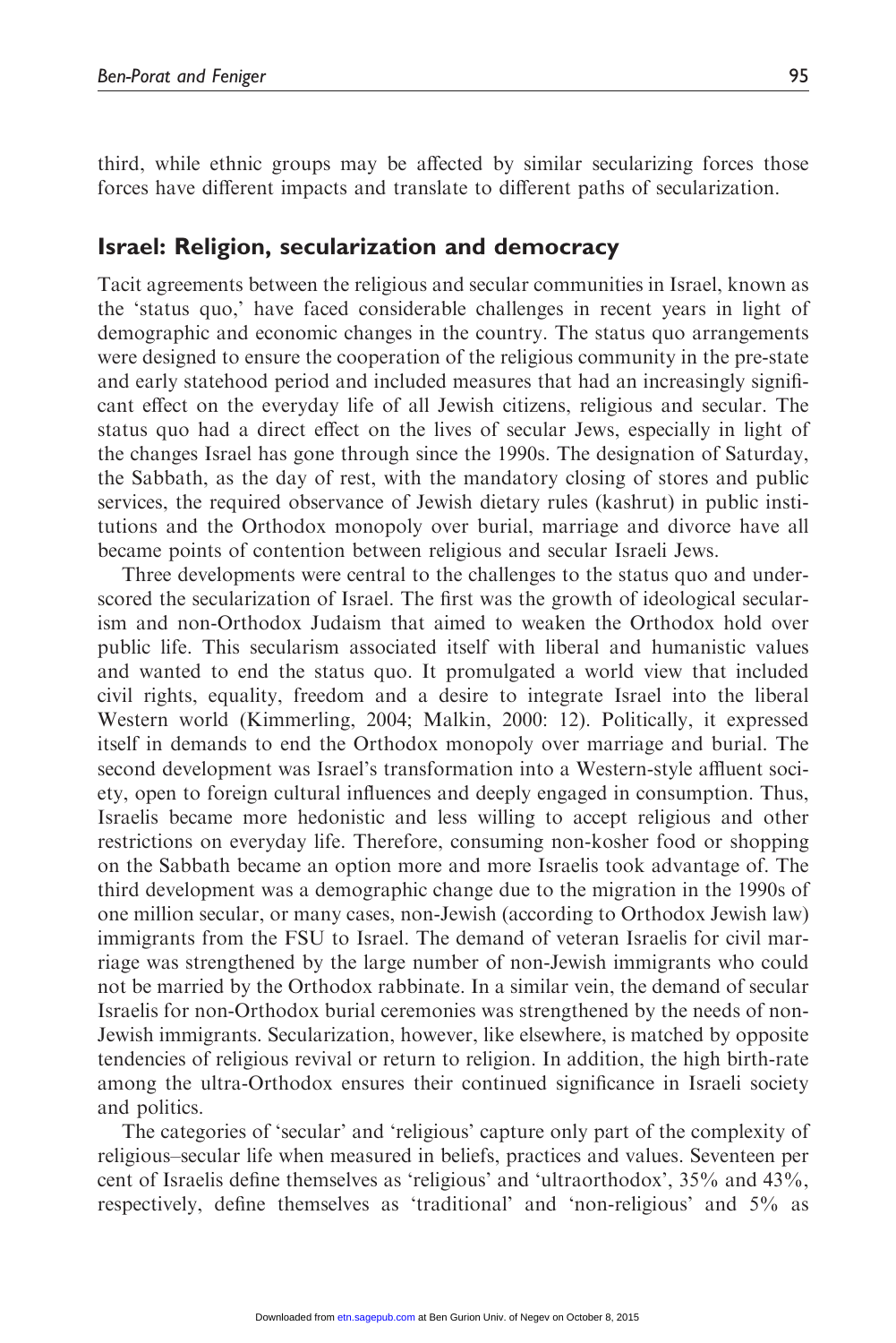'anti-religious' (Levy et al., 2002). The category of traditional (or, in some surveys 'non-religious') refers to a flexible position with regard to beliefs and practices. Those who see themselves as belonging in this category have a positive view of religion but do not follow many of its commandments (Liebman and Yadgar, 2009). Significant rituals are observed by the majority of Israelis, including those in the 'non-religious' category, more demanding and restricting observance is limited to those who define themselves as religious (Levi et al., 2002). Finally, practices that defy religious authority, especially those related to the economic changes described above, are not necessarily related to a liberal worldview and to tolerance (Ben-Porat and Feniger, 2009).

Secular and religious Jews have major differences of opinion about the role of religion in private and public life that translate to political tensions and struggles (Etzioni-Halevy, 2000; Katz, 2008; Kimmerling, 1999; Shelef, 2010). Secular principled struggles, however, capture only part of the impact of secularization. A 'secularization of everyday life,' drawing on the economic and demographic changes described above, has a no less significant influence, even if not registered in formal political changes, on individual choices and identities, consequently, on the public sphere (Ben-Porat and Feniger, 2009). This secularization is fractional, especially when measured in liberal worldviews and tolerance, not necessarily following the changes in everyday life (Ben-Porat and Feniger, 2009).

The disconnect between secularity, measured in practices of everyday life, and liberalism, measured in commitment to equality and tolerance, is significant for understanding secularization in Israel. Israel has been described by several scholars as an 'illiberal democracy' (Ben-Dor et al., 2003; Sagiv-Shifter and Shamir, 2002) with significant consequences for the status of women, homosexuals and especially Arab citizens of the state. This last group has been identified as the least popular group in Israel, so the treatment of Israeli Arabs is an important test case for liberalism and tolerance (Sagiv-Shifter and Shamir, 2002). The preference for Jews over non-Jews in Israel is anchored in laws that deal with immigration, the use of state land and semi-governmental institutions as well as in Israel's basic laws that underscore the Jewish character of the state (Smooha, 1992; Rouhana, 1998). In terms of public perceptions, the vast majority of Jewish citizens refuse to compromise on the status of Israel as a Jewish state and many perceive Arabs as potential or actual enemies and as part of the larger Israeli–Arab and Israeli– Palestinian conflict.

Secularization in Israel in the last two decades is influenced by three developments – principled struggles, economic growth and demographic changes – and unfolds in three measureable changes. First, changes in belief systems, away from religion towards a more secular approach. Second, changes in religious practices, that are either the result of the result alternative ways of life and choices that defy religious authority or of choices related to the development of a consumer society that contradict religious restrictions. Finally, secularization involves the adoption of liberal principles over the role of religion in public life and, possibly, to a lesser extent, wider liberal commitment for minority rights. These changes are,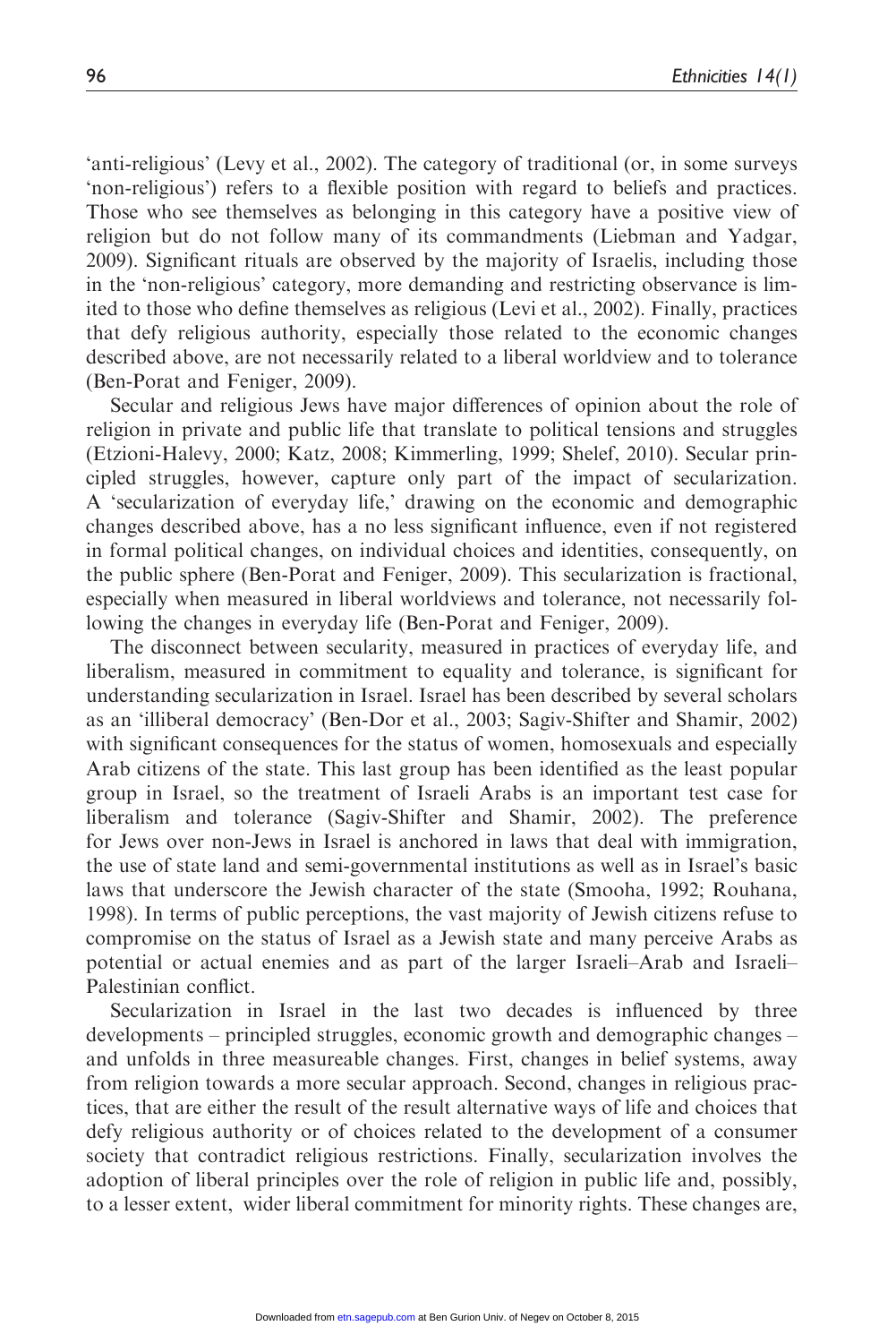to a large extent, independent as the hybrid forms of secularization demonstrate. Yet, they are not entirely arbitrary and individual but rather molded by ethnicities and the distinct relations between ethnicity and religion.

### Secularism, religiosity and ethnicity in Israel

Religion continues to play a role in the lives of many Jewish Israelis, religious and non-religious. This role can range from belief systems to religious practices (most important for evaluating Jewish religiosity) or the preference for religious values over liberal values. The changes described above provide Jewish Israelis with new dilemmas, choices and opportunities regarding religious identities and practices. Like elsewhere, these choices often translate into what seems like individual and arbitrary hybrid forms or a bricolage of behaviors and attitudes. But, what exactly is secularized depends, among other things, on what religion constitutes. Given that religion can mean different things and play a different role for different ethnic groups, their secularization may also be different.

In this work we focus on the three major ethnic groups among Jewish Israelis: Ashkenazim; Mizrachim (or Sepharadim); and Russian immigrants. While this division overlooks internal differences in each group, the cultural resemblances, historical experience and identities justify the categorization. While in all groups, as demonstrated below, secularization has occurred, it has manifested itself in different ways and patterns. Ethnicity, therefore, plays a significant role not only in constituting religion but also in influencing and shaping distinct patterns of secularization.

Ashkenazim, the dominant group, are Jews whose origins are in Europe (and later the US). The movement of Jews from ghettoized communities to urban centers and to the modern sectors of education, commerce and industry was followed by a considerable decline in Jewish religious practices, but this did not amount to the abandonment of Judaism (Sharot et al., 1986). Those immigrating to Palestine since the early 1900s often adopted a secular world view in contrast to their religious communities in Eastern Europe and as part of Zionist–socialist ideology. Part of the process of nation and state-building involved the modus vivendi arrived at between the secular Ashkenazim (whose relation to religion remained ambivalent) and the moderate Orthodox Zionists, resulting in the status quo arrangements (Sharot, 1990). Since the mid-1980s, however, secular Ashkenazim have become more and more attuned to Western life-styles and liberal politics, a process that has accelerated with the rapid globalization of Israel in the 1990s. Ashkenazim tend to be more secular than Mizrachim, are proportionally over-represented in the middle- and upper-classes and among the supporters of the left-wing political parties.

Mizrachim (also referred to as Sepharadim) are Jews whose origins are in the countries of the Middle East and North Africa. The vast majority of Mizrachim immigrated to Israel after the country's independence in 1948. The state's secular elite attempted to secularize these immigrants as part of a modernization process that showed little regard for the immigrants' traditions. However, the Mizrachim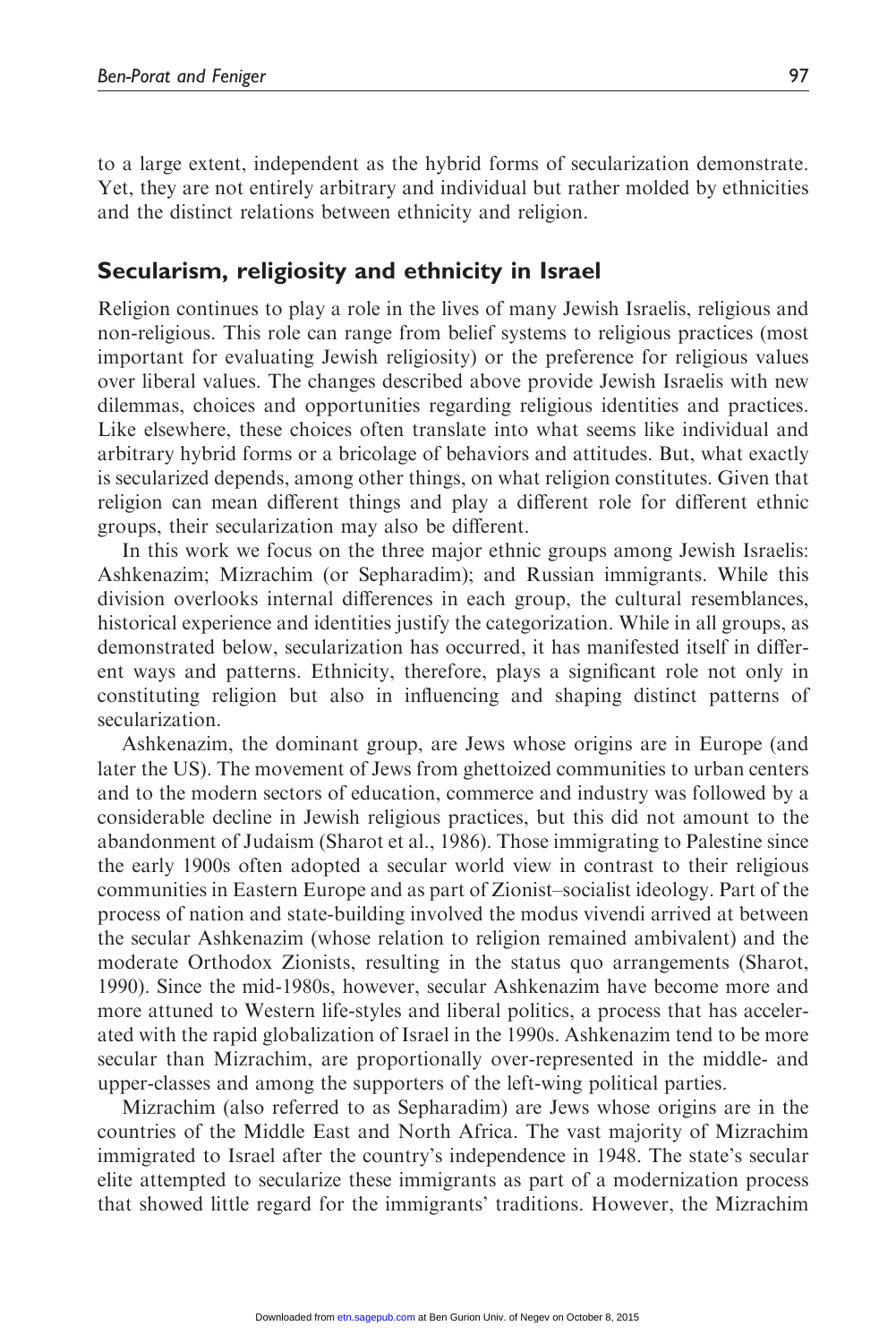resisted secularization and developed a strategy of cultural accommodation, steering a religious path midway between Ashkenazi Orthodoxy and Ashkenazi secularism that they describe as 'traditional' or *masorti* (Shokeid, 1984). This model is based on a tradition that is open to variations in beliefs and practices and an oral tradition (different from Ashkenazi formality and its written tradition). This pattern, however, may be not an adaptation or a weak form of religiosity but rather an 'imported' pattern and an independent model that developed among Jews in Muslim countries. Like the Muslim majority in their countries of origin, the Mizrachim continued to perceive religion and religious authorities as significant even as they have gone through a modernizing process. This pattern is sustained in the second and third generations of Mizrachim in Israel as well. While flexible in some of its practices, the group maintains a conservative position regarding the role of religion in their community and is strict in its observance of rituals (Leon, 2009). The 'ethnic gap' formed between Ashkenazim and Mizrachim in the educational and occupational spheres in early statehood (Shafir and Peled, 2002: 79) still exists, measured in educational attainment, income distribution and status. Mizrachim tend to vote for right-wing political parties. The preference of Mizrachim for the right wing and their hostility towards Arabs can be explained by competition in the labor market (Peled, 1990) or by the semi-peripheral position of Mizrachim and their demand for the primacy of ethno-national Jewish identity to rectify their status. These attitudes were strengthened even more in reaction to globalization when the ethno-national discourse of citizenship, infused with religious content, was used as a platform for demanding protection and the extension of social citizenship rights (Shafir and Peled, 2002; see also: Shalev and Levy, 2003).

Russian immigrants arrived en masse in Israel after the collapse of the Soviet Union. The one million immigrants who arrived between 1989 and 2000 constitute the largest single country-of-origin group among the Jewish population of Israel (Al-Haj, 2002).While this large group is not homogeneous, its members do share some general characteristics. Jews in the Soviet Union were secularized under the communist regime, leaving them with only vague notions about Judaism (Ben-Rafael, 2007; Leshem, 2001). In Russia it was not uncommon for Jews to attend Orthodox Christian services and halachic (Jewish religious law) regulations concerning 'who is a Jew' were often completely disregarded. As a result, due to intermarriage, about one-fourth of the immigrants do not meet the religious criteria of Jewishness (Ben-Rafael, 2007). Questions of church and state are very important for the secular immigrants and demands for civil marriage and burial or for the right to sell pork are often raised by immigrant political parties. The political orientation of the immigrants has been described as 'pragmaticsecular-rightist and ethnic' (Al Haj, 2002). This right-wing secularism, different from the political stance of most secular Ashkenazim, can be explained by the Soviet experience, and the particular Jewish experience in the Soviet Union. First, Russian Jews bring with them orientalist and Islamophobic attitudes rooted in Russian-Soviet perceptions of 'Russia's Orient' (the Caucasus and East Asia) through which they view the reality of their new country (Shumsky, 2004).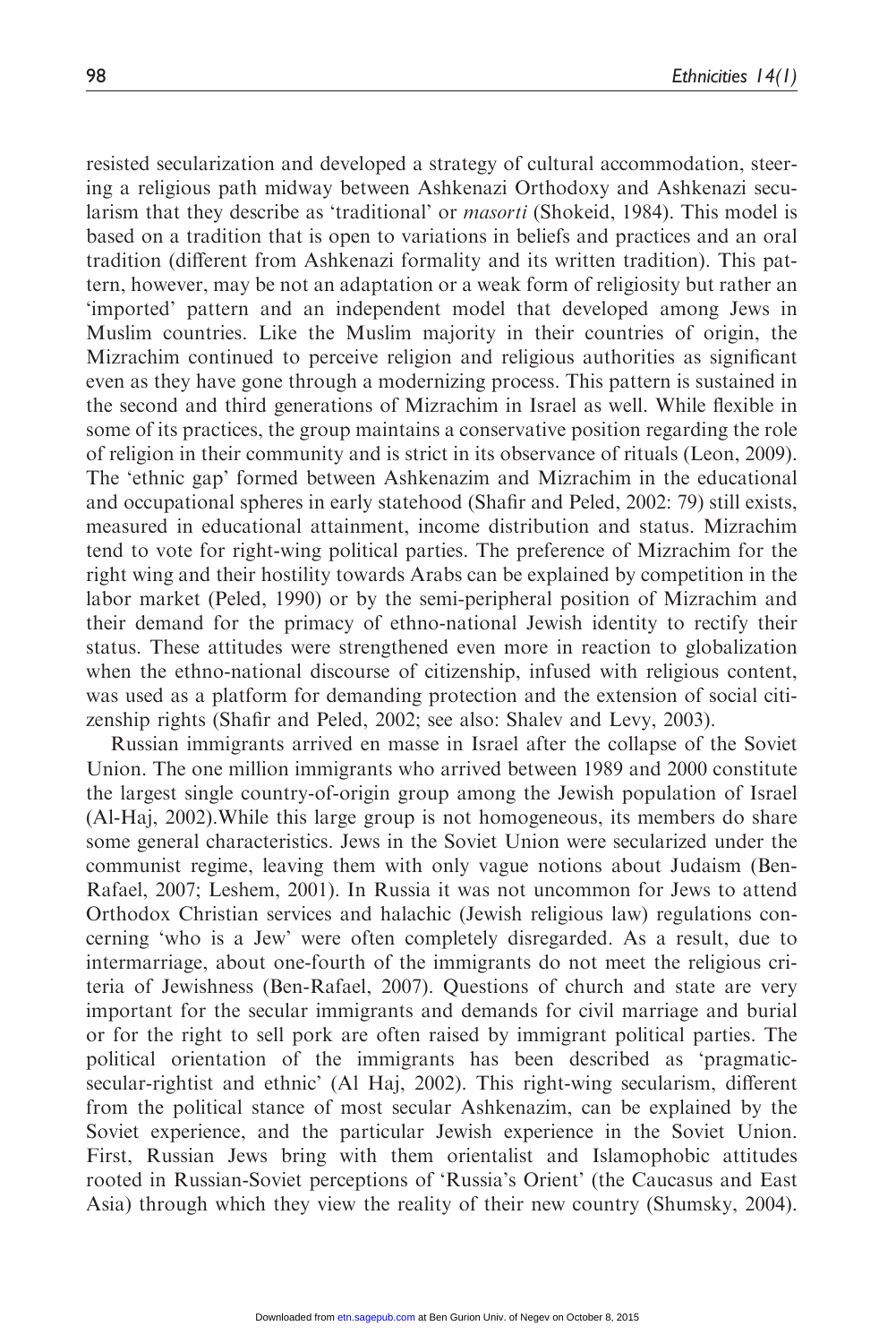Second, 'ethnic engineering' in the Soviet Union marginalized the Jewish people as a national minority bereft of territory. In Israel, Russian Jews revolted against this characterization by emphasizing an attachment to the land and support for the ethnocentric framework. Therefore, Russian immigrants adhere to the basic consensus among the Jewish majority in Israel regarding the Jewish ethnocentric political culture of the state (Shumsky, 2001). FSU immigrants' support for the secularization of Israel is not based on an all-encompassing civil perception, but is restricted mainly to the internal Jewish–Jewish discourse.

# Secularization – Ethnic paths in Israel

Religion can help define the boundaries of the ethnic group, provide it with a sense of continuity or be embedded in its rituals so it is part of ethnic culture and identity. Consequently, while different ethnic groups may be influenced by similar secularizing forces, the impact of these forces will be different and different paths of secularization will take place. Israel, and the three ethnic groups described above, allows us to demonstrate the way ethnicity shapes distinct paths of secularization. Historically, these ethnic groups went through different phases of secularization. For FSU immigrants and for some Ashkenazim this occurred before immigration, for Mizrachim, after immigration, and the secularization of Ashkenazim and Mizrachim has accelerated in the past two decades. But what does this secularization mean? What kind of paths, measured in identities, practices and attitudes, can be identified in each group? After providing some general data on secularization and ethnicity, we will demonstrate the following:

- a. The secularization of non-Orthodox Mizrachim tends to be more restricted than that of Ashkenazim and FSU immigrants. Religion plays a more significant role in their everyday lives. While they have been influenced by changes in recent years that undermine some of their religious commitment, they have not adopted liberal attitudes.
- b. The secularization of non-Orthodox Ashkenazim is manifested in practices and attitudes that challenge religious institutions and a relatively strong commitment to liberal attitudes, especially on issues that concern individual freedoms.
- c. The secularism of FSU immigrants occurred before immigration to Israel and is manifested in strong secular beliefs and minimal religious practices. While FSU immigrants display liberal attitudes towards individual freedoms, this liberalism remains within the boundaries of ethno-nationalism.

# Data and method

Data for this study was collected by a telephone survey conducted in March 2009 by the BI and Lucille Cohen Institute for Public Opinion Research at Tel Aviv University. Respondents constituted a representative sample of the adult  $(18+)$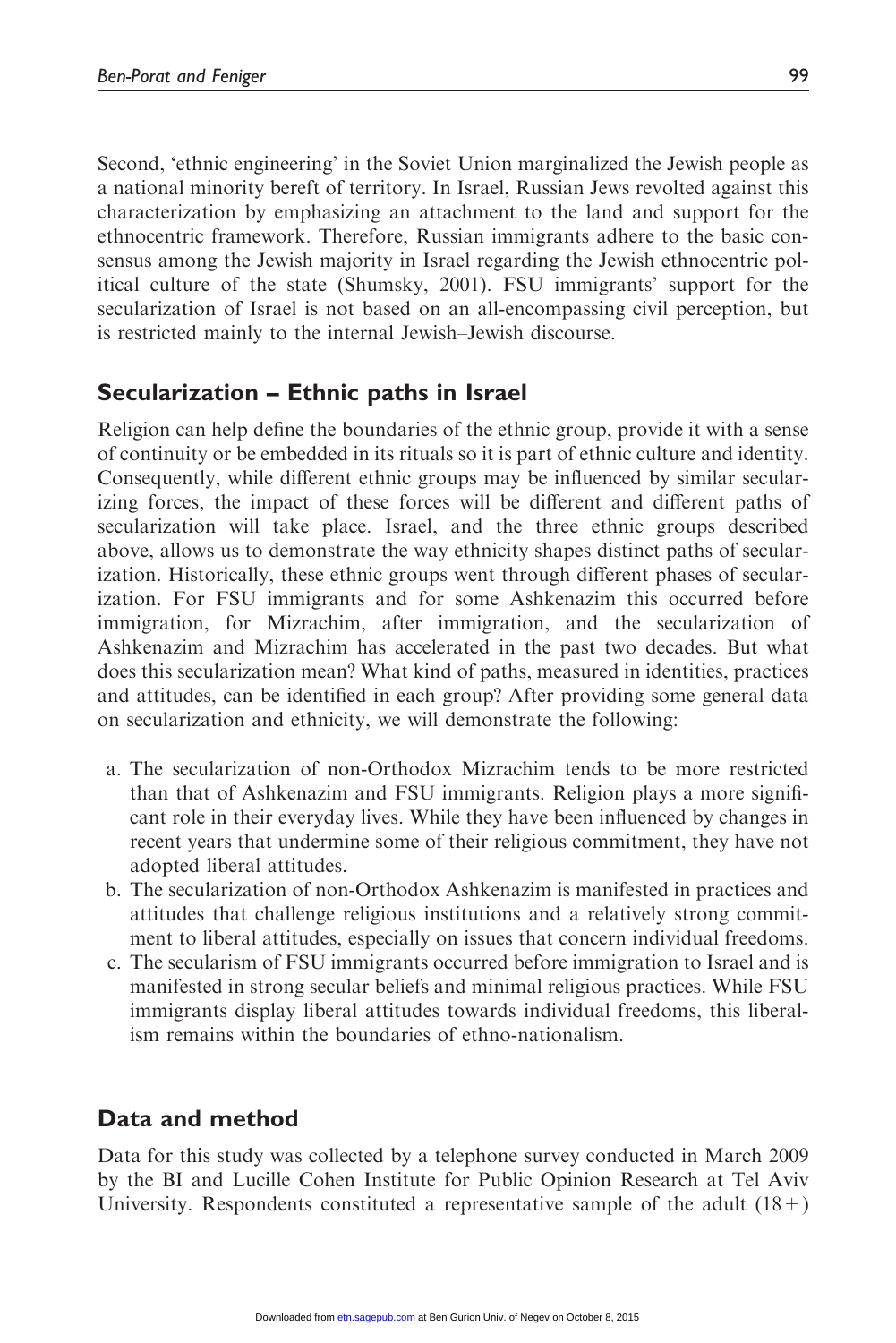Jewish population in Israel. The sampling was a probability sampling of statistical areas within layers defined according to socio-demographic characteristics. This sampling ensures the representation of different groups in the population within the sample, especially that of groups that are relatively smaller in size. The final response rate was 58% and the final number of interviewees was 605 (for more information on the sampling procedure, see Appendix 1).

In this research we focus on the non-religious (or non-Orthodox) Jewish population in Israel, so all of the respondents who defined themselves as 'religious' or 'very religious' were excluded from most of the analysis. The main research population (i.e. non-Orthodox Jews) consisted of 495 subjects, 82% of the sample, matching the findings of other research conducted in Israel in recent years (see, for example, Central Bureau of Statistics, 2009). Our analysis is divided into three main parts. In the first part we compare the socio-demographic characteristics of the three ethnic groups described above: Ashkenazim, Mizrachim and FSU immigrants. This comparison includes: level of education, self-reported socio-economic status and self-description of one's religiosity/secularity as 'secular' or 'traditional.' In addition, by asking respondents about their parents' religiosity when they were children, we establish a measurement of an intergenerational secularization process. In the second part we examine practices related to Jewish religion: attending synagogue, observing the dietary rules of kashrut and observance of the Sabbath. In this analysis we use models of logistic regression in which the dependent variable is the observance or non-observance of the practices mentioned above. The independent variables in this analysis are ethnicity, education and socio-economic status. In the third part we analyze the attitudes of non-Orthodox Jews in Israel using models of linear regression in which the dependent variables are scales built from items of the survey. Three dimensions of attitudes are analyzed: belief in God; support for liberal changes that would limit the power of the religious establishment in favor of personal liberties (abortion, marriage and burial); and attitudes towards the Arab minority as a measurement of political liberalism.

# Variables

#### Social and demographic variables

a. Ethnicity: As in many surveys conducted in Israel, respondents were asked about their country of birth (if not Israel, also the year of immigration) and their fathers' country of birth. According to their answers they were divided into four categories: Ashkenazim (descendents of those from countries in Europe or North America), Mizrachim (descendants of those from countries in the Middle East or North Africa, FSU immigrants (those who arrived after 1989) and second-generation Israeli natives (whose fathers were also born in Israel). For every category a dummy variable was created and used in the multivariate analyses. In the analysis we focused on the difference between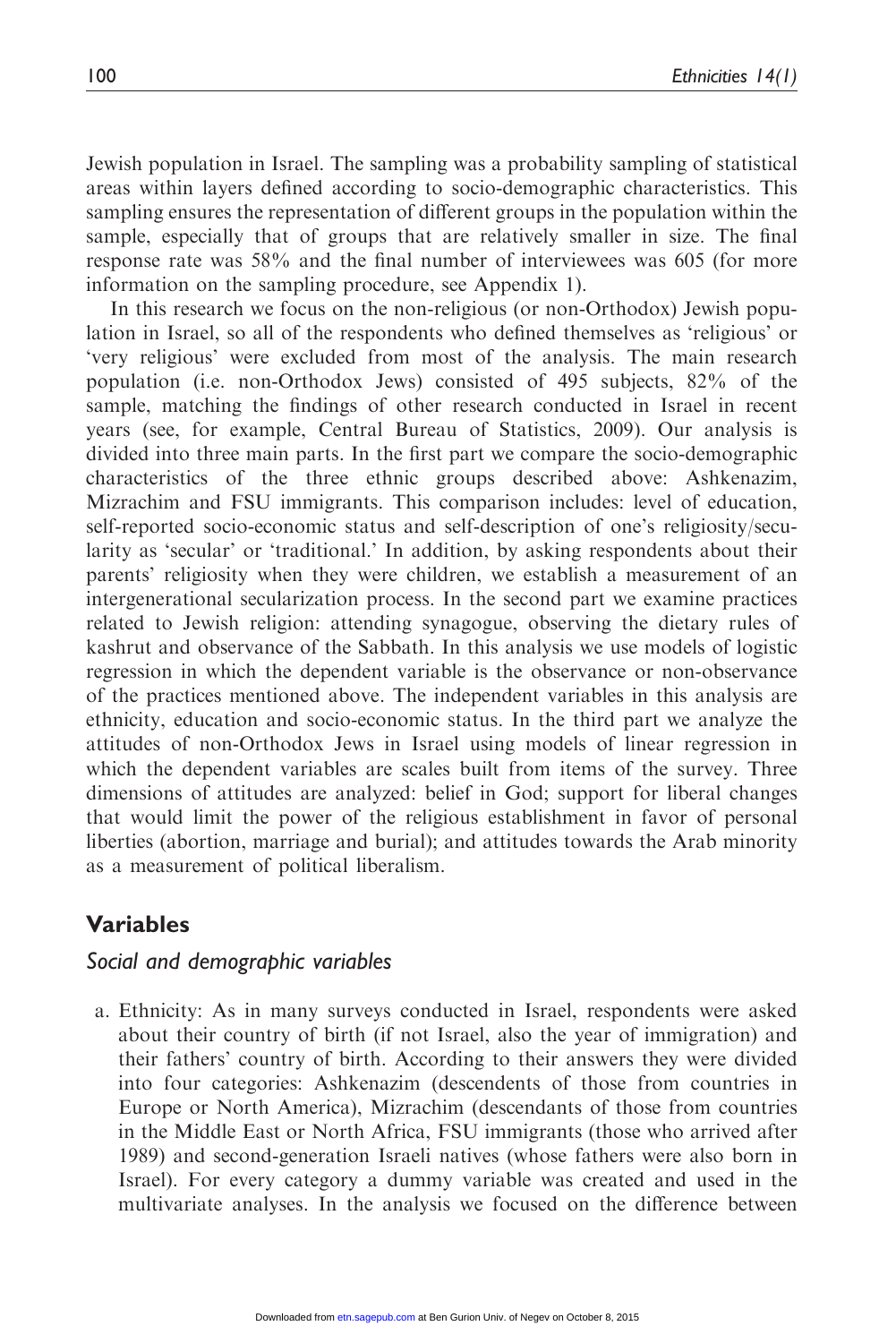Mizrachim, Ashkenazim and FSU immigrants. In fact, the category of secondgeneration natives includes Ashkenazim, Mizrachim and people of mixed origin and is used for statistical control in the multivariate analyses.

- b. Education: Respondents were asked about the highest level of education they reached. A dummy variable was created in which academic education (BA and above) received the value of 1 and the rest the value of 0.
- c. Socio-economic status: Respondents were asked to rank the level of their household on a scale of 1 (low) to 5 (high).
- d. Self-definition of religiosity: Respondents were asked to describe themselves as secular, traditional, religious or very religious. Those who defined themselves as religious or very religious were omitted from most of the analyses. We referred to the group of secular and traditional Jews as non-Orthodox, but this term can include people who observe religious practices, believe in God or belong to non-Orthodox congregations.
- e. Gender: Male were coded as 0 and females as 1.
- f. Age: Respondents' age in years.

## Variables of religious practices

- a. Attending synagogue: Respondents were asked whether they attend synagogue for prayer and how often. We used a dummy variable that distinguished between those who attend synagogue, regardless of frequency (assigned the value of 1), and those who do not attend at all (assigned the value of 0).
- b. Observance of kashrut: Respondents were asked whether they observe the kashrut rules strictly, partially or not at all. We used a dummy variable that distinguished between those who observe kahsrut, strictly or partially (assigned the value of 1), and those who do not observe kashrut at all (assigned the value of 0).
- c. Shopping on the Sabbath: The Jewish religion forbids commercial activity on the day of rest, but in recent years many shops have begun operating on the Sabbath. Respondents were asked whether they shop on the Sabbath and how often. Here again we used a dummy variable that distinguished between those who shop on the Sabbath, regardless of frequency (assigned the value of 1), and those who do not (assigned the value of 0).

### Attitude variables

a. Belief in God: This scale was created by a principle component analysis based on agreement or disagreement with three statements: 1) 'The Jewish people are the chosen people,'; 2) 'God gave Moses the Torah (the first five books of the Old Testament) on Mount Sinai'; and 3) 'There is a divine presence that directs the world.' Respondents ranked their agreement with these statements from 1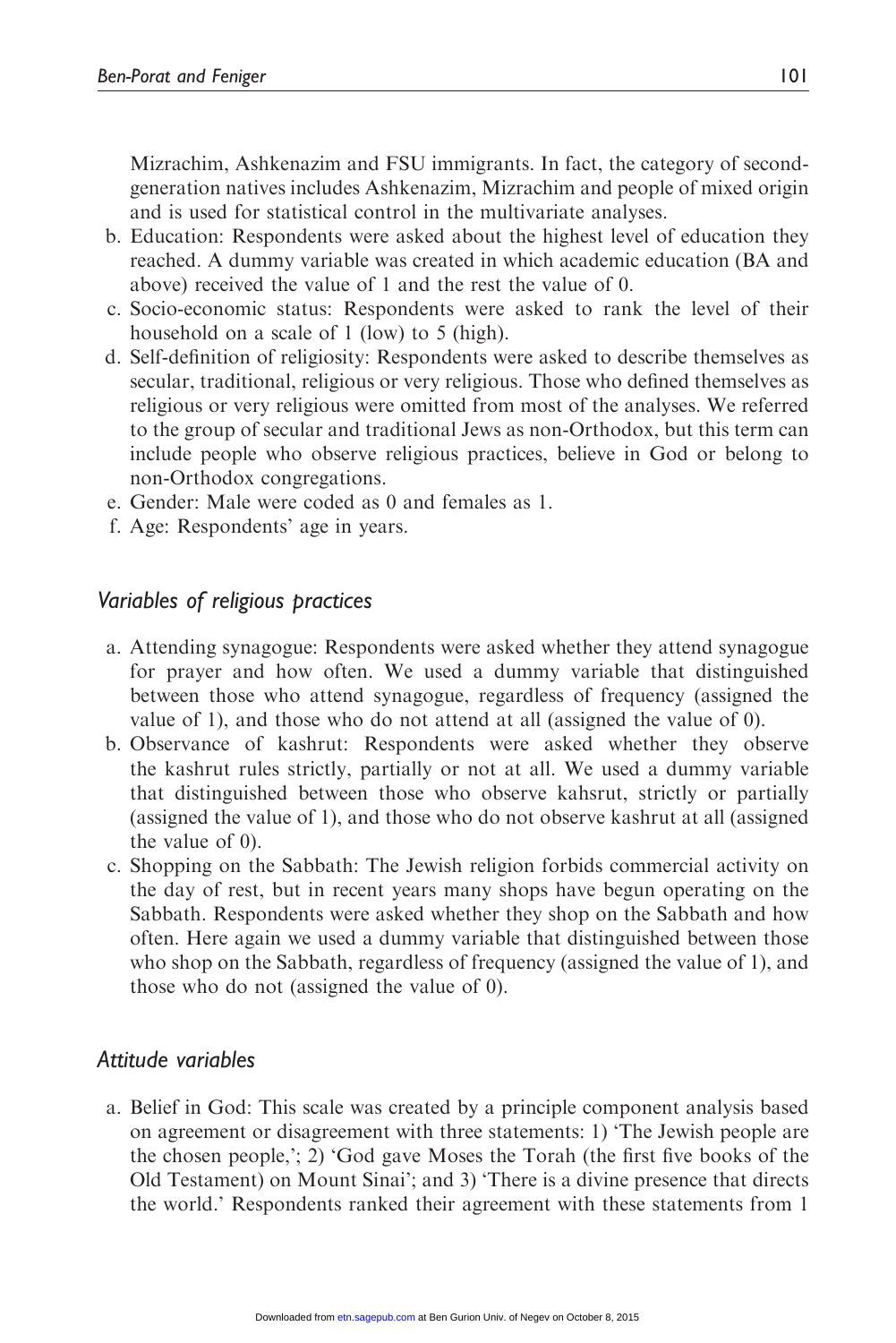('strongly disagree') to 5 ('strongly agree'). The Cronbach's alpha value of the three items was 0.73.

- b. Individual freedoms vs. religious authority: This scale was created by a principle component analysis based on three items concerning liberal freedoms. The first item deals with abortion. Respondents were asked on a scale of 1 ('strongly disagree') to 5 ('strongly agree') whether they agree or disagree that 'every woman who chooses should be allowed to have an abortion.' The second item deals with civil marriage in Israel. On a scale of 1 to 5 respondents were asked whether they support or object to legalizing civil marriage in Israel. Cemeteries in Israel are also under the jurisdiction of religious Orthodoxy and civil services are limited. On the same scale of 1 to 5 respondents were asked to state whether they support or object to the provision of civil burial in Israel. The Cronbach's alpha value of the three items was 0.71.
- c. Attitudes on equality for Arab citizens: This scale examines commitment to liberal values of equality for, and fair treatment of, minorities in order to determine whether secularism is related to liberal attitudes among different ethnic groups. A scale was created by a principle component analysis based on three items in which respondents were asked if they agree with the following statements: (1) 'The state of Israel has to invest resources in Arab schools in order to reduce existing inequalities between Jews and Arabs'; (2) 'Jews should receive priority in government jobs' (the answer's score was reversed); and (3) 'Arabs should be allowed to rent or purchase apartments in Jewish neighborhoods.' While legally Arabs are permitted to reside in Jewish neighborhoods, their attempts to do so often raise Jewish objections. In practice, there is a strong degree of spatial segregation between Jews and Arabs in Israel. Here again, the answers were scored on a scale from 1 ('strongly disagree') to 5 ('strongly agree'). The Cronbach's alpha value of the three items was 0.67.

## **Results**

Our first analysis includes all respondents, religious and non-religious, and examines the self-reported religiosity of respondents in comparison to their parents' religiosity when they were children. The purpose of this analysis is to demonstrate a pattern of secularization in Israeli society. Overall, in our sample 32.8% describe themselves as more secular than their parents, 7.8% as more religious than their parents and the rest as the same as their parents. Almost half of the respondents described themselves as secular. Of these, 60.3% grew up in secular homes, 30.7% in traditional homes and 9% in religious families. One-third of the respondents defined themselves as traditional. Of these, more than half (55.4%) grew up in traditional homes, 34.2% in religious or very religious homes and only 10.4% in secular homes. Secularization is especially salient among Mizrachim. A separate analysis (not shown here) revealed that more Mizrachim who described themselves as secular or traditional had religious parents, in comparison to Ashkenazim and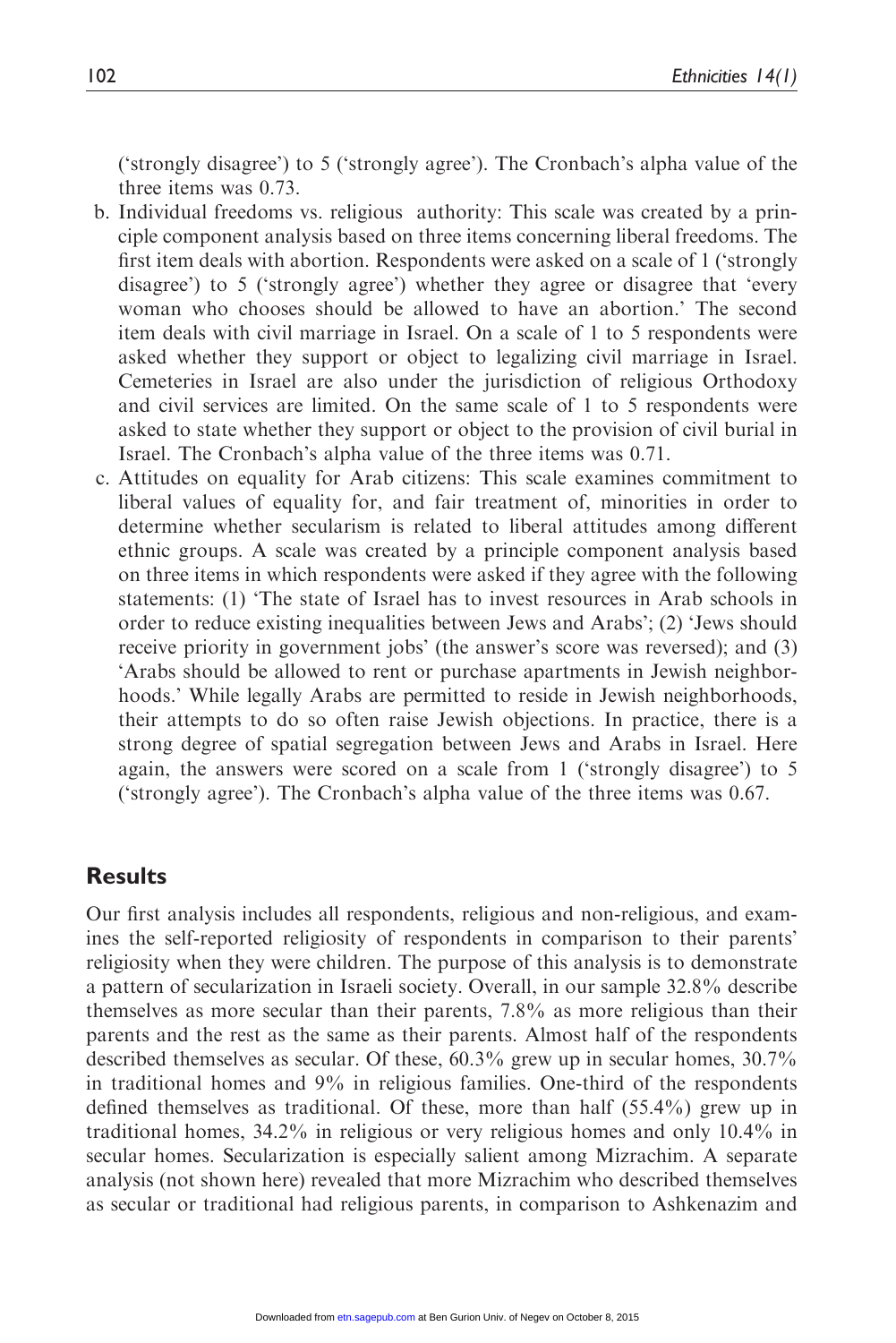|                  | Parents' Religiosity |           |             |         |       |     |
|------------------|----------------------|-----------|-------------|---------|-------|-----|
| Self-Religiosity | Very religious       | Religious | Traditional | Secular | Total | N   |
| Very religious   | 68.9%                | 6.6%      | 15.6%       | 8.9%    | 100%  | 45  |
| Religious        | 22.8%                | 56.1%     | 15.8%       | 5.3%    | 100%  | 57  |
| Traditional      | 6.4%                 | 27.8%     | 55.4%       | 10.4%   | 100%  | 202 |
| Secular          | 1.4%                 | 7.6%      | 30.7%       | 60.3%   | 100%  | 290 |

Table 1a. Self-definition of religiosity by parents' religiosity.

Notes:  $N = 594$ ,  $X^2 = 405.9$ , df = 9, p < 0.001.

|                  | Parents' Religiosity |           |             |         |  |  |
|------------------|----------------------|-----------|-------------|---------|--|--|
| Self Religiosity | Very religious       | Religious | Traditional | Secular |  |  |
| Very religious   | 50.8%                | 6.6%      | 3.2%        | 2.0%    |  |  |
| Religious        | 21.3%                | 28.3%     | 4.2%        | 1.5%    |  |  |
| Traditional      | 21.3%                | 49.6%     | 51.6%       | 10.3%   |  |  |
| Secular          | 6.6%                 | 19.5%     | 41.9%       | 86.2%   |  |  |
| Total            | 100%                 | 100%      | 100%        | 100%    |  |  |
| N                | 6 I                  | 113       | 217         | 203     |  |  |

Table 1b. Parents' religiosity by self-definition of religiosity.

Notes:  $N = 594$ ,  $X^2 = 405.9$ , df = 9, p < 0.001.

FSU immigrants. This difference can be explained by the fact that Ashkenazim and FSU immigrants went through a secularization process earlier, so changes in recent years were less significant (Tables 1a and 1b).

Table 2 shows differences between ethnic groups on all measurements. FSU immigrants have the highest rate of self-reported academic achievement, followed by Ashkenazim and Mizrachim. In spite of their high level of education, FSU immigrants are at the bottom of the socio-economic scale, after Mizrachim and Ashkenazim. These findings are similar to those of other studies (Central Bureau of Statistics, 2009; Cohen and Haberfeld, 1998). Regarding the self-definition of religiosity, the majority of non-Orthodox Ashkenazim (75.7%) and FSU immigrants (82.7%) prefer to define themselves as 'secular.' In contrast, only a minority of non-Orthodox Mizrachim (37%) define themselves as 'secular,' while the majority prefer to define themselves as 'traditional.'

### Religious practices among non-Orthodox Jews

We chose three central Jewish practices in the Jewish religion as measurements of religiosity: attendance at synagogue, observance of kashrut and observance of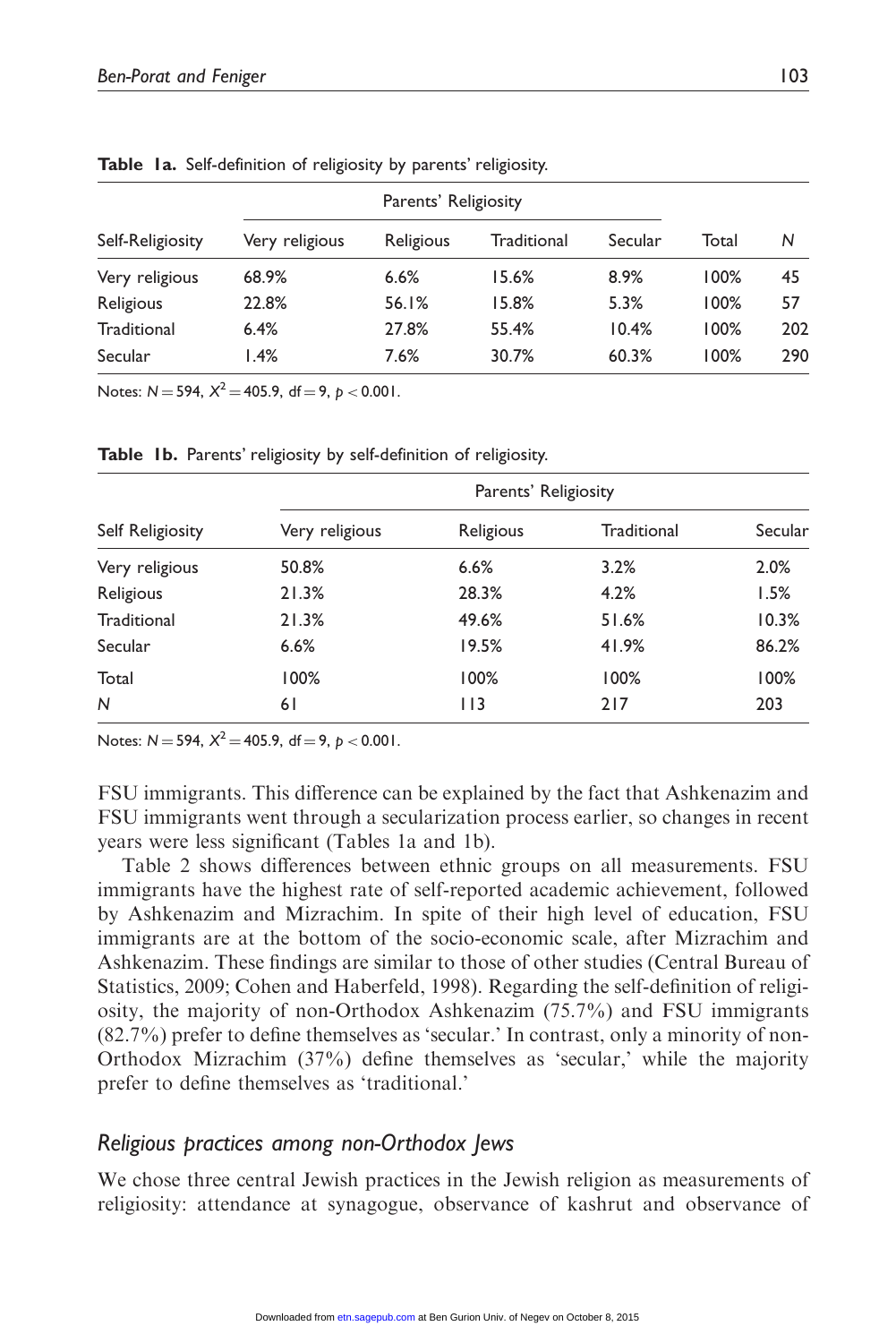| Ethnic groups                  | Per cent in<br>the study's<br>population | Per cent<br>reported an<br>academic<br>degree | Mean<br>socioeconomic<br>status (standard<br>deviation) | Per cent<br>define<br>themselves<br>'secular' |
|--------------------------------|------------------------------------------|-----------------------------------------------|---------------------------------------------------------|-----------------------------------------------|
| Ashkenazim                     | 39.7%                                    | 39.0%                                         | 3.19(0.67)                                              | 75.7%                                         |
| Mizrachim                      | 36.3%                                    | 23.3%                                         | 3.03(0.84)                                              | 37.0%                                         |
| <b>FSU</b>                     | 15.1%                                    | 49.3%                                         | 2.68(0.82)                                              | 82.7%                                         |
| Second-generation Israeli-born | 18.3%                                    | 33.7%                                         | 3.47(0.82)                                              | 58.2%                                         |
| Total                          | 100%                                     | 33.9%                                         | 3.10(0.82)                                              | 59.4%                                         |
| N                              | 495                                      | 495                                           | 480                                                     | 495                                           |

Table 2. Per cent of each ethnic group in the study's population, per cent of respondents with an academic degree, mean self-reported socio-economic status and the per cent of respondents who define themselves as 'secular,' by ethnicity.

Note: All differences between the categories were found statistically significant at the 0.01 level. For academic degree, and self-definition of secularism, the Chi-square test was used. For mean socio-economic status, an ANOVA test was performed.

| Table 3. Exponential coefficients from logistic regression analyses of the probability of attend- |  |  |  |  |  |
|---------------------------------------------------------------------------------------------------|--|--|--|--|--|
| ing synagogue, eating kosher food and shopping on the Sabbath.                                    |  |  |  |  |  |

| Variable                       | Attend synagogue | Eat kosher food | Shop on the Sabbath |
|--------------------------------|------------------|-----------------|---------------------|
| Intercept                      | 1.113            | 4.209*          | 1.844               |
| Ashkenazim                     | $0.400**$        | $0.260**$       | 1.606               |
| <b>FSU</b>                     | $0.323**$        | $0.156**$       | 1.666               |
| Second-generation Israeli-born | 0.728            | 0.762           | 1.201               |
| <b>SES</b>                     | 1.070            | 0.783           | $1.310*$            |
| Academic Degree                | $0.610*$         | 0.679           | $1.795**$           |
| Female                         | $0.363**$        | 1.115           | $0.555**$           |
| Age                            | 1.007            | 0.995           | $0.977**$           |
| Nagelkerke $R^2$               | 0.131            | 0.184           | 0.128               |
| N                              | 471              | 468             | 473                 |

Note:  $*_{p}$  < 0.05,  $*_{p}$  < 0.01.

the Sabbath. We compared the ethnic groups using logistic regression models. (Table 5 in Appendix 2 provides descriptive statistics of these practices for each ethnic group.) In all three analyses, Mizrachim serve as the reference group. All models control for self-reported socio-economic status and education. Table 3 presents the exponential coefficients from these analyses. The logistic regression analyses demonstrate differences between the three ethnic groups with regard to religious practices. Non-Orthodox Mizrachim are more likely to attend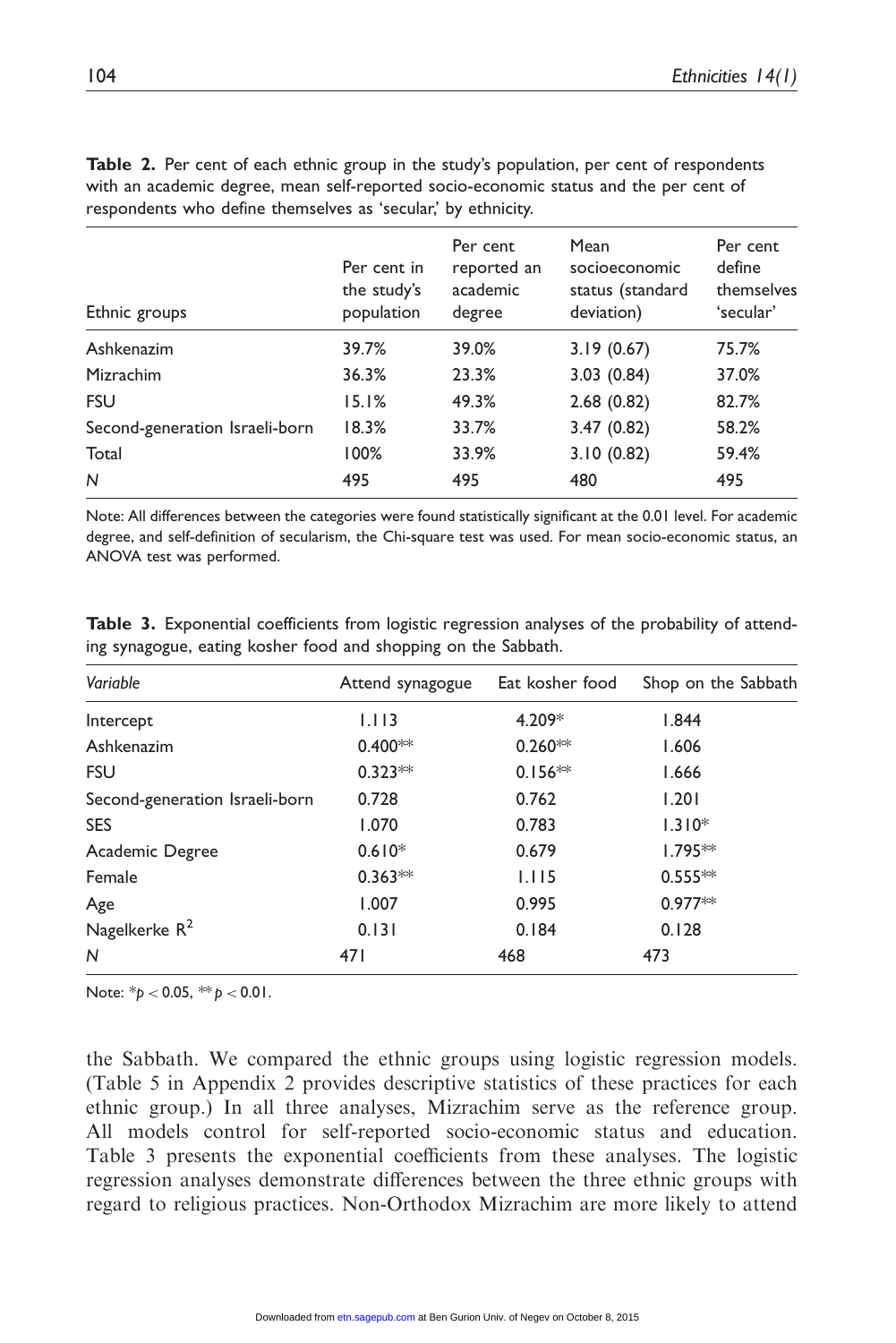synagogue than Ashkenazim and FSU immigrants. After controlling for socioeconomic status and education, the probability of a non-Orthodox Ashkenazi or FSU immigrant attending synagogue is half of the probability for a Mizrachi. The net effect of socio-economic status on synagogue attendance was statistically insignificant, while level of academic education had a statistically significant effect only at the 0.05 level. Women are less likely than men to attend synagogue, not surprising in light of the marginalization women experience in Orthodox synagogues. Age, on the other hand, is not related to synagogue attendance.

Non-Orthodox Mizrachim are also stricter in their observance of kashrut, followed by Ashkenazim and FSU immigrants. In a separate analysis (not shown here) the difference between Ashkenazim and FSU immigrants was statistically significant at the 0.01 level. Socio-economic status, higher level of education, gender and age did not have a statistically significant effect on the probability of keeping kosher.

The findings with regard to shopping on the Sabbath, however, present a different picture than the other two practices. After controlling for socio-economic status and education, we found no statistically significant differences among the three groups with regard to their likelihood of shopping on the Sabbath. Higher socio-economic status and education were positively correlated with shopping on the Sabbath and age was inversely correlated with shopping on the Sabbath. Interestingly, women were less prone than men to shop on the Sabbath, possibly because of the longer working hours of men during the week that make shopping on the Sabbath more attractive.

The self-definition of Mizrachim as traditional and the self-definition of Ashkenazim as secular are also related to religious practices. Non-Orthodox Mizrachim are much more likely to maintain some religious practices such as attending synagogue or observing kashrut. Shopping on the Sabbath, however, is common to all non-Orthodox Jews, including Mizrachim. We will explain the difference between the practices in the discussion.

#### Values and attitudes

We also compared the three ethnic groups with regard to three different aspects of religious, secular and liberal attitudes: belief in God, support for individual liberal freedom (versus religious authority) and support for equality for the Arab minority. The three scales are standardized with an average of 0 and a standard deviation of 1. We conducted the analysis using models of linear regression (OLS) that included the ethnic groups (Mizrachim as the reference category) and controlled for socio-economic status, education, gender and age (Table 4).

With regard to belief in God, there was a significant difference between Mizrachim, on the one hand, and Ashkenazim and FSU immigrants, on the other. The belief level of Ashkenazim and FSU immigrants was much lower than that of Mizrachim. Only a small and statistically insignificant difference was found between Ashkenazim and FSU immigrants (not shown here).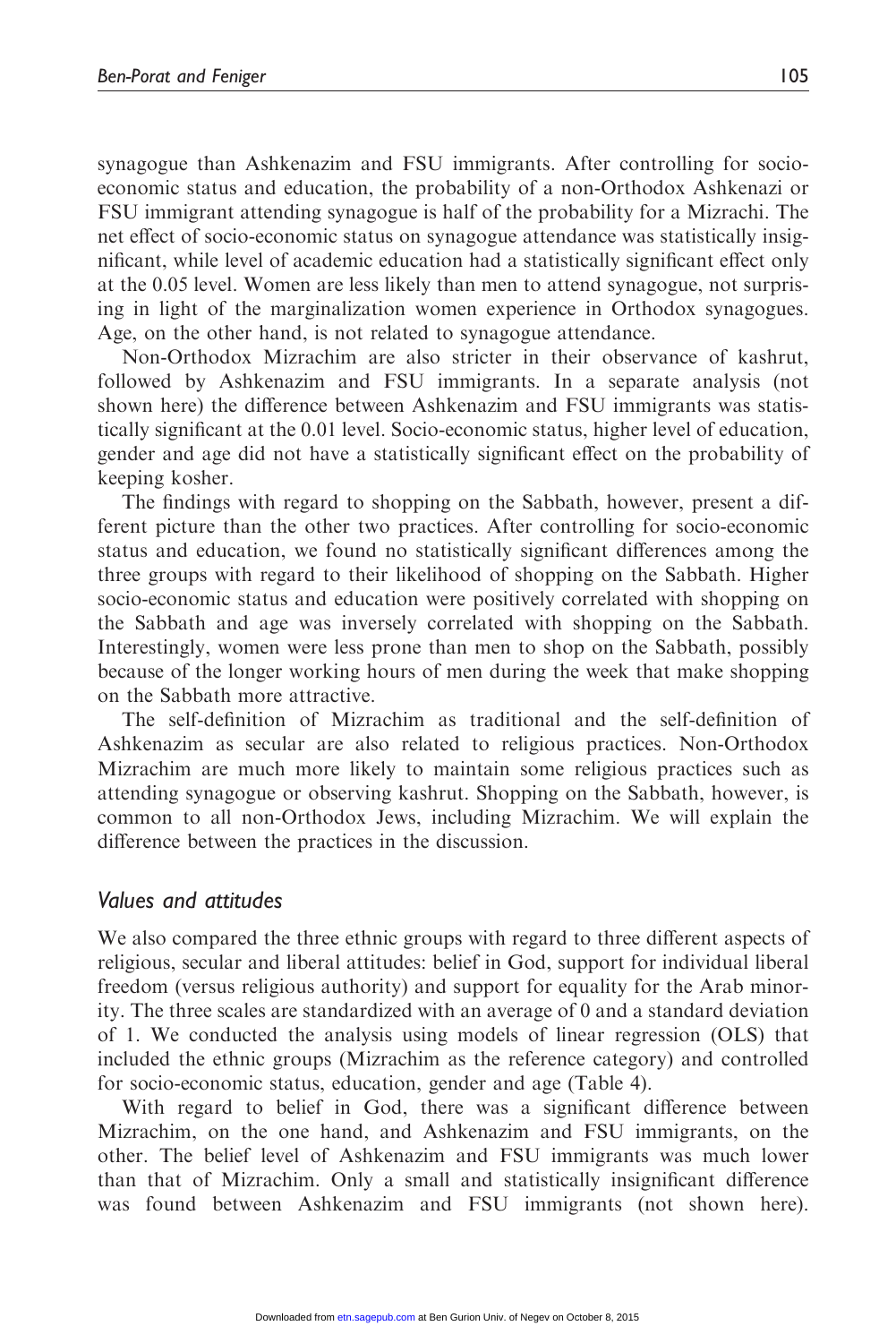| Variable                       | Belief in<br>God | Support for<br>individual rights | Support for<br>equality for Arabs |
|--------------------------------|------------------|----------------------------------|-----------------------------------|
| Intercept                      | 0.445            | $-0.598*$                        | $-0.324$                          |
| Ashkenazim                     | $-0.622**$       | $0.710**$                        | $0.741**$                         |
| <b>FSU</b>                     | $-0.480**$       | $0.737**$                        | $-0.116$                          |
| Second-generation Israeli-born | $-0.248$         | 0.242                            | $0.403**$                         |
| <b>SES</b>                     | 0.047            | $-0.019$                         | $-0.034$                          |
| Academic Degree                | $-0.423**$       | $0.380**$                        | $0.533**$                         |
| Female                         | $0.235*$         | 0.149                            | 0.038                             |
| Age                            | $-0.006*$        | 0.002                            | $-0.001$                          |
| Adjusted $R^2$                 | 0.158            | 0.161                            | 0.179                             |
| N                              | 404              | 448                              | 453                               |

Table 4. Coefficients from linear regression analyses of belief in God, support for individual rights and support for equality for Arabs.

Note:  $*_{p}$  < 0.05,  $*_{p}$  < 0.01.

Socio-economic status had no independent effect on belief and academic education had a negative effect on the level of belief. Women reported higher levels of belief than men. Regarding age, we found a negative effect (i.e. younger people had stronger beliefs than older people) but this effect was weak and on the margins of the 0.05 level of statistical significance ( $p = 0.047$ ).

Support for individual freedoms, including support for abortion, civil marriage and civil burial, represents opposition to the status quo in Israel. Here, again, Ashkenazim and FSU immigrants were found to be similar. The support of Ashkenazim and FSU immigrants for liberal reforms was much higher than that of Mizrachim and the difference between Ashkenazim and FSU immigrants was statistically insignificant (not shown here). Socio-economic status, gender and age had no statistically significant independent effect on support for individual freedoms. As expected, academic education was positively correlated with support for liberal reforms.

In the final analysis we used support for the equality of Arab citizens as a measure of political liberalism. The findings from this analysis differ from the other two. While Ashkenazim expressed greater support for Arab equality, Mizrachim and FSU immigrants were far less supportive. The difference between Mizrachim and FSU immigrants was small and statistically insignificant (not shown here). Socio-economic status, gender and age had no statistically significant independent effects on support for the equality for Arab citizens. Academic education was positively correlated with support for such equality.

## **Discussion**

Secularism in Israel is limited in scope in a country where the concept of a Jewish state overrides many other commitments, including those of secular Jews.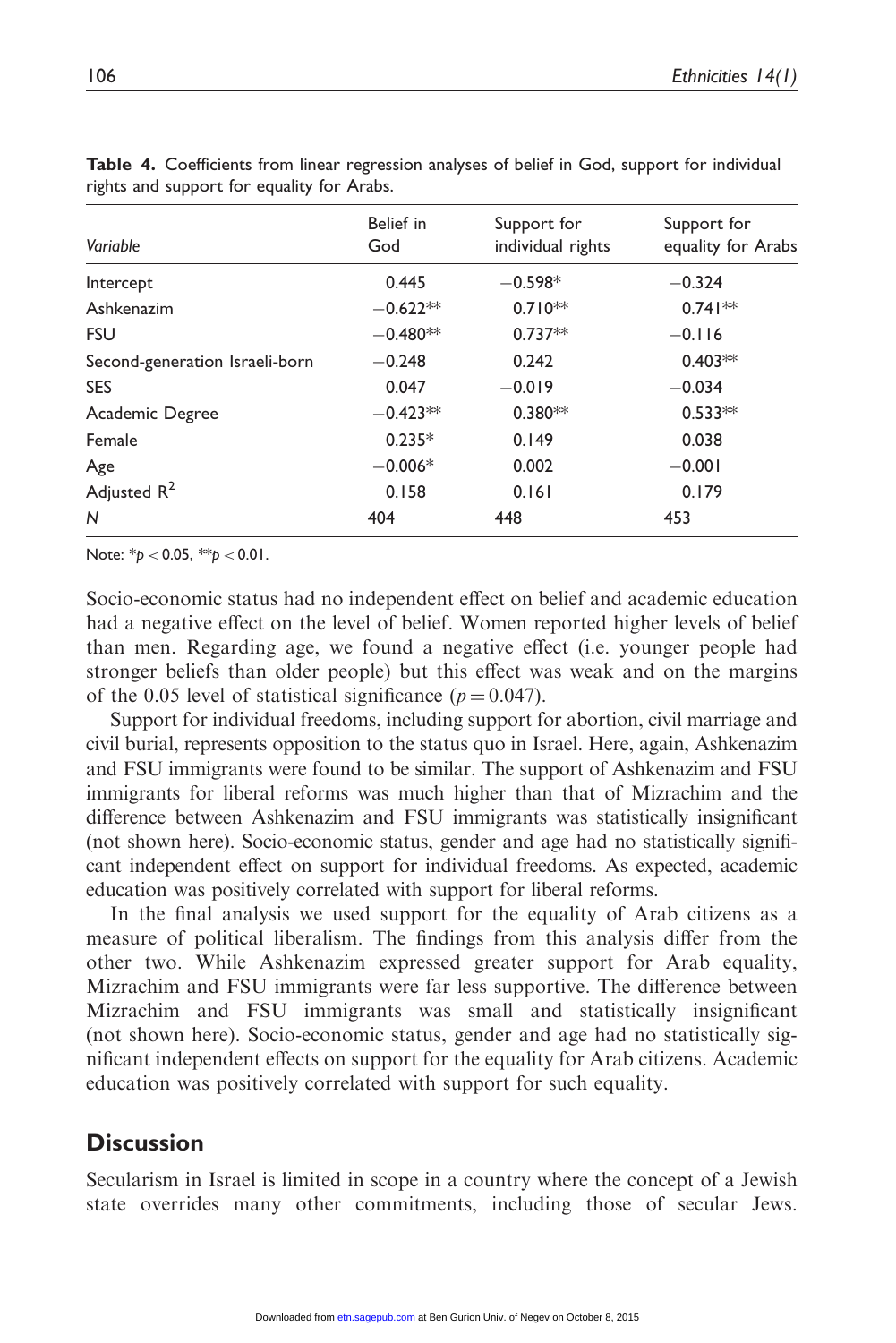However, in recent decades signs of secularization in the public sphere have been hard to ignore. These include shopping malls that operate on the Sabbath, nonkosher restaurants selling pork and a growing number of Jewish Israelis who refuse to be married (or buried) by the Orthodox establishment. The meaning of those individual choices, the context in which they are made and the influence of ethnicity on these choices are at the core of this study. Like elsewhere, secularization in Israel is a non-linear, non-coherent, bricolage or hybrid form of beliefs, practices and attitudes that individuals adopt, and is influenced by recent changes and new opportunities that became available. The categories of religious and secular fail to capture the reality, in which many Israelis, believers and non-believers, continue to perform religious rituals, prefer religious services provided by the Orthodox establishment and find liberal values alien (Ben-Porat and Feniger, 2009; Levy et al., 2002). For example, 30% of those who describe themselves as 'secular' also reported that they 'somewhat observe Jewish religious tradition (Levy et al., 2002). Israelis, therefore, create an identity for themselves through their choice of practices, beliefs and values that pertain to everyday life. As this study demonstrates, these choices are often mediated by ethnic identities.

Non-Orthodox Ashkenazim and FSU immigrants are more likely to identify themselves as 'secular' than Mizrachim who prefer to describe themselves as 'traditional.' This preference can be explained by the familial and communal religiosity of Middle Eastern Jews that allows flexibility and accommodation and rejects the dichotomy of religious/secular categories more common to Ashkenazim (Leon, 2009; Shokeid, 1984). The differences stretch beyond self-identity and also apply to practices. The traditional character of non-Orthodox Mizrachim is also expressed in their greater likelihood to attend synagogue and to observe the rules of kashrut. Communal religiosity and the fact that Mizrachi synagogues are also open to those who do not strictly observe (Leon, 2009) may explain why more non-Orthodox Mizrachim are more likely to attend synagogue. The observance of kashrut, mainly not eating pork and mixing milk with meat, indicates that the secularization of FSU immigrants and Ashkenazim is more rapid than that of non-Orthodox Mizrachim, who still view kashrut as significant. Shopping on the Sabbath, conversely, is one area where the secularization of Mizrachim is similar to other groups. This new trend, of the past two decades, is a result of a growing consumer culture that influences all groups and co-exists with traditional identities (Ben-Porat and Feniger, 2009).

The question of belief in God again distinguishes Mizrachim, on the one hand, from Ashkenzaim and FSU immigrants on the other. Consistent with the finding above, Mizrachim tend to follow more religious practices and also report higher levels of belief in God. This level of religious belief also extends to greater support for the status quo of non-Orthodox Mizrachim and less support for liberal reforms. Thus, Ashkenazim and FSU immigrants are more likely than Mizrachim to support a pro-choice abortion policy and the replacement of the Orthodox monopoly with civil marriage and burial. The strong support of FSU immigrants for civil marriage and burial can be explained, not only by their strong secularism, but also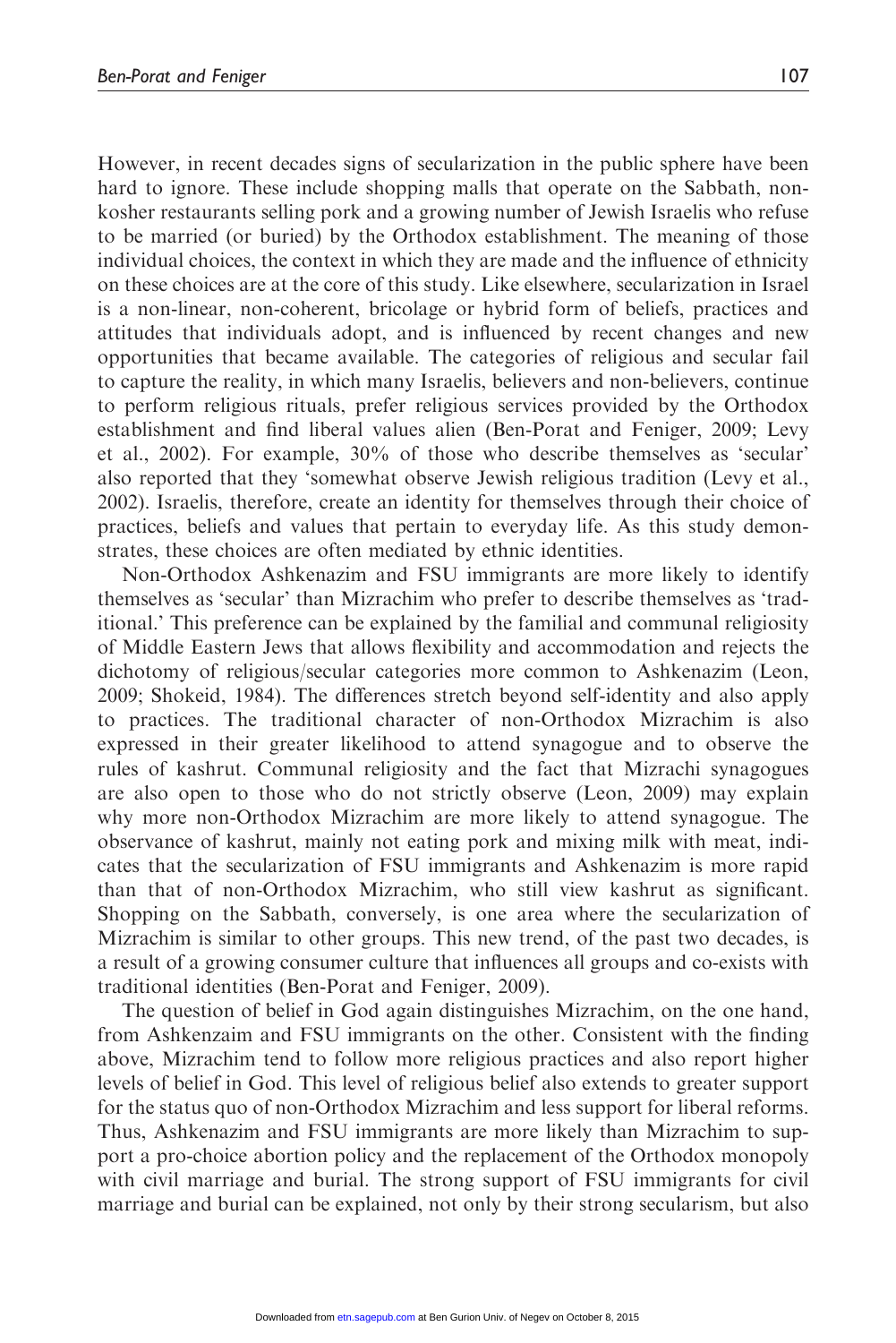by the fact that the Orthodox monopoly presents very real problems for many of the immigrants who are not recognized as Jewish. On several occasions, public cemeteries, controlled by the Orthodox, have refused to bury immigrants suspected of being non-Jews. Similarly, because of the Orthodox monopoly, immigrants not recognized as Jewish cannot marry in Israel.

Extending secularism to political liberalism clearly demonstrates the boundaries of Israeli secularization. While among Ashkenazim the support for equality for Arabs is higher than among the other two groups, it remains limited. For Mizrachim, the more conservative nature of their secularization, their loyalty to right-wing parties, their socio-economic position, which puts them in direct competition with Arabs for jobs, and their desire to be part of mainstream Israeli society may also explain their reluctance to support liberal political measures of equality for Arabs. FSU immigrants are supportive of liberal reforms that pertain to Jewish (or non-Arab) citizens but strongly reject measures of equality for Arab citizens. As noted earlier, this attitude may be explained by the immigrants' suspicions of Arabs rooted in a 'Russian Orientalism' and a territorial ethnonationalism that gives priority to one ethnic group over others. In addition, like Mizrachim, Russian immigrants are engaged in an identity struggle for legitimacy in Israeli society and may seek the power of ethno-national boundaries to shore up their position in the country.

### **Conclusions**

The unpacking of secularization reveals individual choices of belief, practices and values that aggregate to social norms, political preferences and public policies. Consequently, secular practices can be separated from beliefs and both can be separated from liberal values, often associated with secularism. Viewing the process through the lens of ethnicity helps identify patterns or path dependencies in which ethnic identity structures the choices made by individuals. This theoretical framework can be applied in different cases where historical and contemporary conditions structure different secularization paths.

The Israeli case study demonstrates three general, ideal types, of secularization related, though not exclusive, to the three main Jewish ethnic groups in Israel. Ashkenazim, whose secularization began in nineteenth-century Europe and later in the adoption of secular Zionism, display a more coherent 'liberal secularization.' This secularization is manifested in self-identification, secular practices, and support for liberal reforms that would allow individual freedoms and, relative to other groups, greater support for equality for Arab citizens. Mizrachim, whose secularization process happened in later periods and without the abandonment of religion, demonstrate what can be described as 'everyday life secularization.' This secularization includes further relaxation of some religious commandments, like shopping on the Sabbath, but maintains other practices, a respect for religious authority (against liberal reforms) and rejection of political liberalism. Finally, the secularization of FSU immigrants can be described as 'ethnic-liberal'. This secularization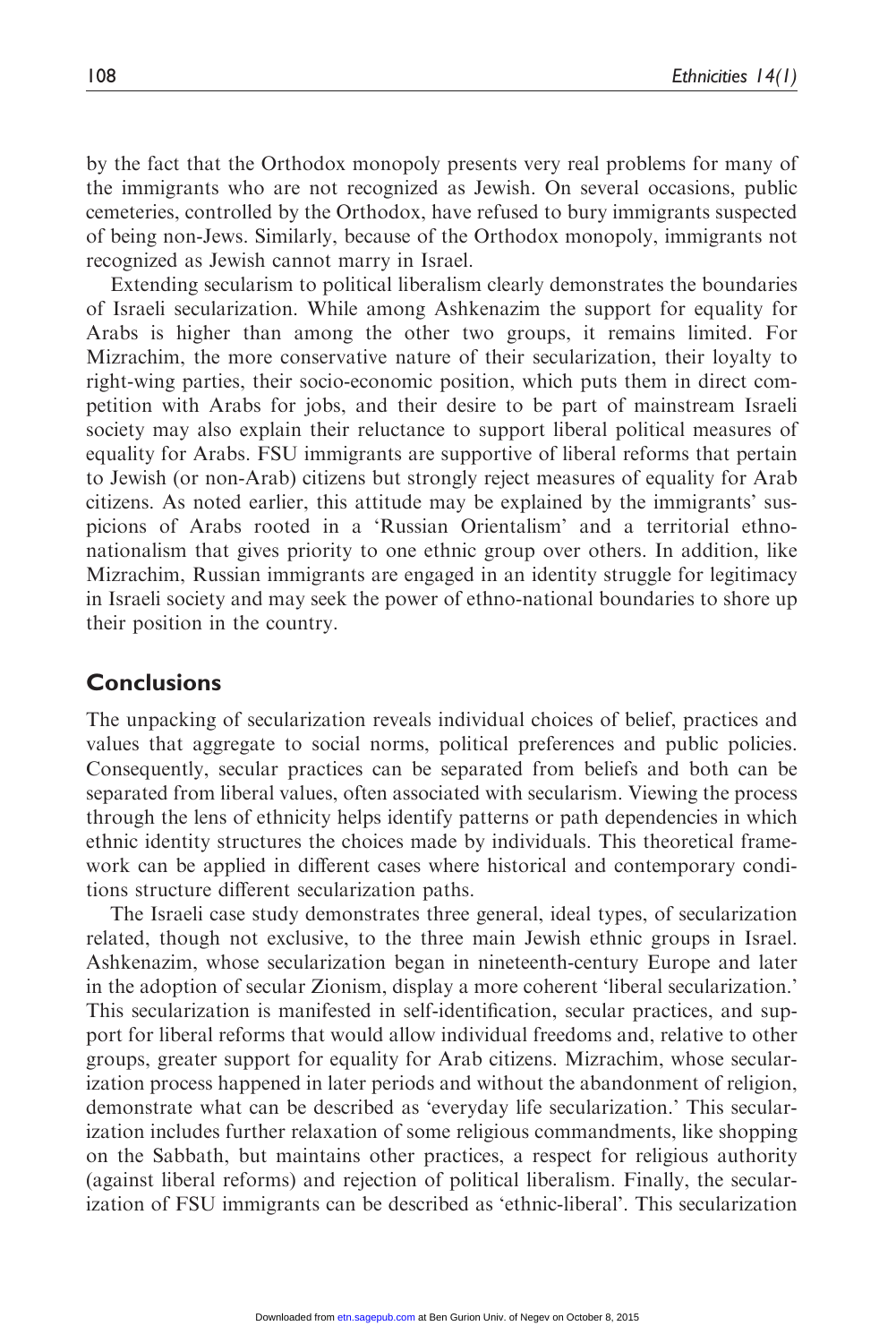includes a strong secular identity, distance from religious practices and support for liberal reforms against the Orthodox monopoly. This liberalism, however, does not stretch beyond ethnic boundaries, as the rejection of equality measures for Arab citizen demonstrates.

The debate over secularization theory has led to new attempts to conceptualize secularization as a non-linear and non-coherent process with differential paths and consequences. Not only in Israel, the focus of this study, can the complex relation between religion, ethnicity and nationalism be observed. Religious identities and practices are not only underscored by belief but also by social and political goals and commitments. Consequently, secularization may affect some religions more than others, erode some practices within religion more than others and advance separately from the adoption of liberal values and commitments. Ethnicity can explain some of the differences and the paths of secularization as well as the continued importance of religion when it performs various roles significant to the group's cohesion. While for some ethnic groups secularization happens alongside a significant change in beliefs, practices and behaviors, for others religion remains significant and secularization is more partial. This process is especially significant for ethnic groups who are insecure, economically or socially, and/or for groups for which religion remains an important identity marker. In such cases, secularization does not extend beyond ethno-national boundaries.

#### **References**

- Al Haj M (2002) Ethnic mobilization in an ethno-national state: The case of immigrants from the former Soviet Union in Israel. *Ethnic and Racial Studies* 25(2): 238–257.
- Ammerman N (2007) Introduction. In: Ammerman (ed.) Everyday Religion; Observing Modern Religious Lives. Oxford: Oxford University Press, 3–20.
- Barber B (1992) Jihad vs. McWorld. The Atlantic Monthly, March 1992.
- Bell D (1980) The return of the sacred? The arguments on the future of religion. In: Bell D (ed.) The Winding Passage, Essays and Sociological Journeys 1960–1980. Cambridge: Alt Books, 324–354.
- Ben-Dor G, Pedhazur A and Hasisi B (2003) Anti-liberalism and the use of force in Israeli democracy. Journal of Military Sociology 31(1): 119–142.
- Ben-Porat G and Feniger Y (2009) Live and let buy, consumerism, secularization and liberalism. Comparative Politics 41(3): 293–313.
- Ben-Rafael E (2007) Mizrahi and Russian challenges to Israel's dominant culture: Divergences and convergences. Israel Studies 12(3): 68–91.
- Bruce S (2002) God is Dead: Secularization in the West. Oxford: Blackwell.
- Bruce S (2011) Secularization: In Defence of an Unfashionable Theory. Oxford: Oxford University Press.
- Casanova J (1994) Public Religions in the Modern World. Chicago: University of Chicago Press.
- Central Bureau of Statistics (2009) Social survey. Available at: http://www.cbs.gov.il/reader/ ?MIval=cw\_usr\_view\_SHTML&ID=928 (accessed May 2012).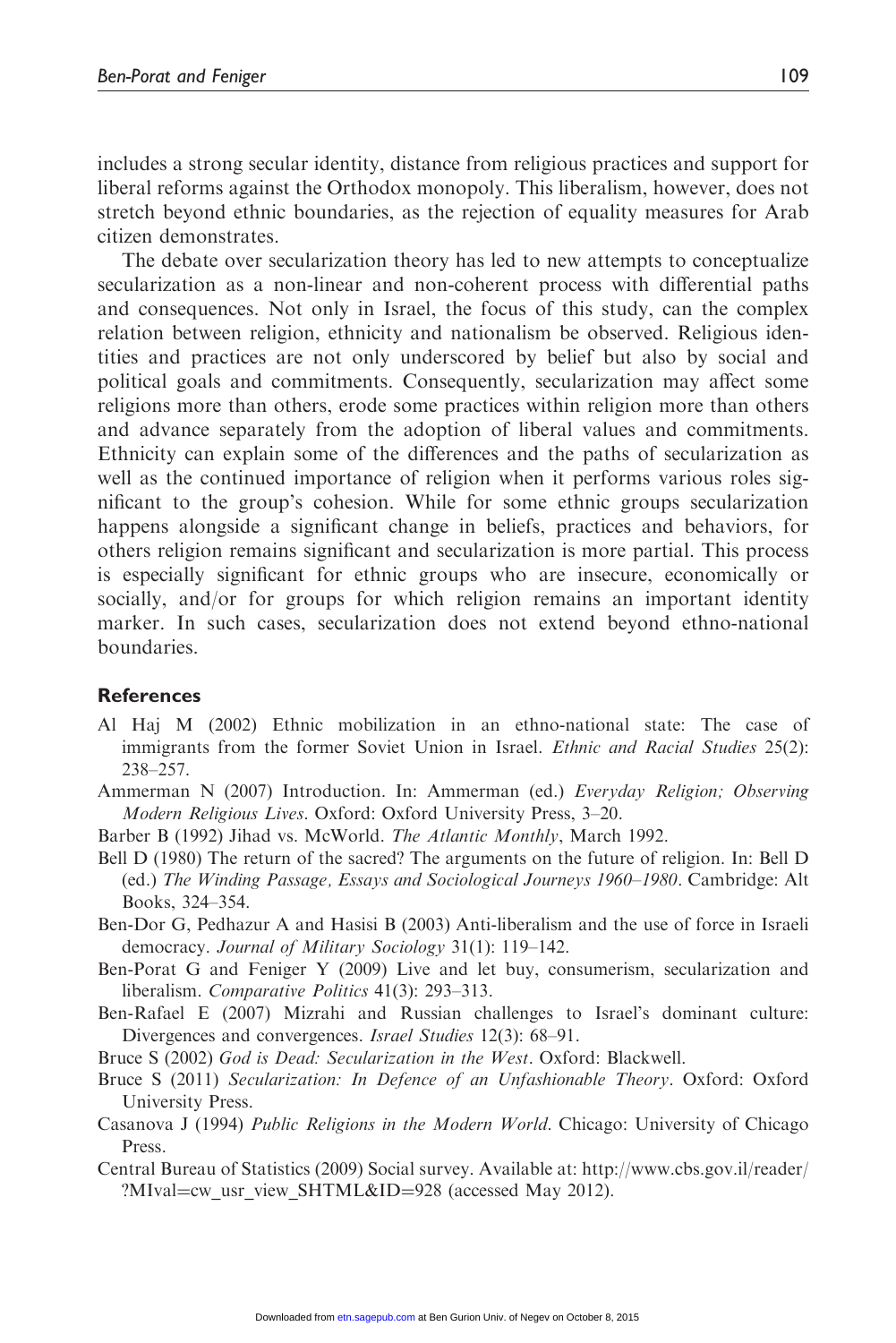- Chaves M (1994) Secularization as declining religious authority. Social Forces 72(3): 749–774.
- Cohen Y and Haberfeld Y (1998) Second generation Jewish immigrants in Israel: Have the ethnic gaps in schooling and earnings declined? *Ethnic and Racial Studies* 21: 507–528.
- Demerath NJ (2000) The varieties of sacred experience: Finding the sacred in the secular glove. Journal for the Scientific Study of Religion 39(1): 1–11.
- Dobbelaere K (1981) Secularization: A multi-dimensional concept. Current Sociology 29(2): 3–153.
- Dobbelaere K (1999) Toward an integrated perspective on the process related to the descriptive concept of secularization. Sociology of Religion 60(3): 229–247.
- Etzioni-Halevy E (2002) The Divided People, Can Israel Breakup be Stopped? Lanham: Lexington Books.
- Gans H (1994) Symbolic ethnicity and symbolic religiosity: Towards a comparison of ethnic and religious generation. Ethnic and Racial Studies 17(4): 577–592.
- Greeley A (1976) Ethnicity, Denomination and Inequality. Sage Papers in the Social Science. Vol. 4, California: Sage.
- Hadden J (1987) Towards desacralizing secularization theory. Social Forces 56(3): 587–611.
- Hammond P (1988) Religion and the persistence of identity. Journal for the Scientific Study of Religion 27(1): 1–11.
- Hammond P and Warner K (1993) Religion and ethnicity in late-twentieth century America. Annals of the American Academy of Political and Social Science 527: 55–66.
- Inglehart R and Baker WE (2000) Modernization, cultural change and the persistence of traditional values. American Sociological Review 65: 15–19.
- Katz G (2008) The Israeli KulturKampf. Israel Affairs 14(2): 237–254.
- Keane J (2000) Secularism? Political Quarterly 71: 5–19.
- Kimmerling B (1999) Between hegemony and dormant KulturKampf in Israel. In: Urian D, Karsh E (eds) In: Search of Identity: Jewish Aspects in Israeli Culture. London: Frank Cass, 49–72.
- Kimmerling B (2004) Immigrants, Settlers, Natives: The Israeli State and Society Between Cultural Pluralism and Cultural Wars. Tel-Aviv: Am Oved (Hebrew).
- Kosmin B and Keysar A (2009) American Nones: The profile of the no religion population. Available at: http://www.americanreligionsurvey-aris.org/reports/NONES\_08.pdf (accessed October 2010).
- Lechner FJ (1991) The case against secularization: A rebuttal. Social Forces 69: 1103–1119.
- Leon N (2009) A post-orthodox view on Mizrachi traditionalism. Peamim 122/123: 89–115 (Hebrew).
- Leshem E (2001) The immigration from the former USSR and the religious-secular Schism in Israel. In: Lissak M, Leshem E (eds) From Russia to Israel: Identity and Culture in Transition. Tel-Aviv: Kav Adom (Hebrew), 124–148.
- Levy S, Levinsohn H and Katz E (2002) A Portrait of Israeli Jewry: Beliefs, Observance, and Values Among Israeli Jews 2000. Jerusalem: Israel Institute of Democracy.
- Liebman C and Yadgar Y (2009) Secular-Jewish identity and the condition of secular Judaism in Israel. In: Gitelman Z (ed.) Religion or Ethnicity? Jewish Identities in Evolution. New Brunswick: Rutgers University Press, 149–170.
- Malkin Y (2000) What do Secular Jews Believe? Tel-Aviv: Poalim (Hebrew).
- McClay WM (2001) Two concepts of secularization. Journal of Policy History 13(1): 47–72. Mitchell C (2006) The religious content of ethnic identities. Sociology 40(6): 1135–1152.
- Norris P and Inglehart R (2004) Sacred and Secular: Religion and Politics Worldwide. Cambridge: Cambridge University Press.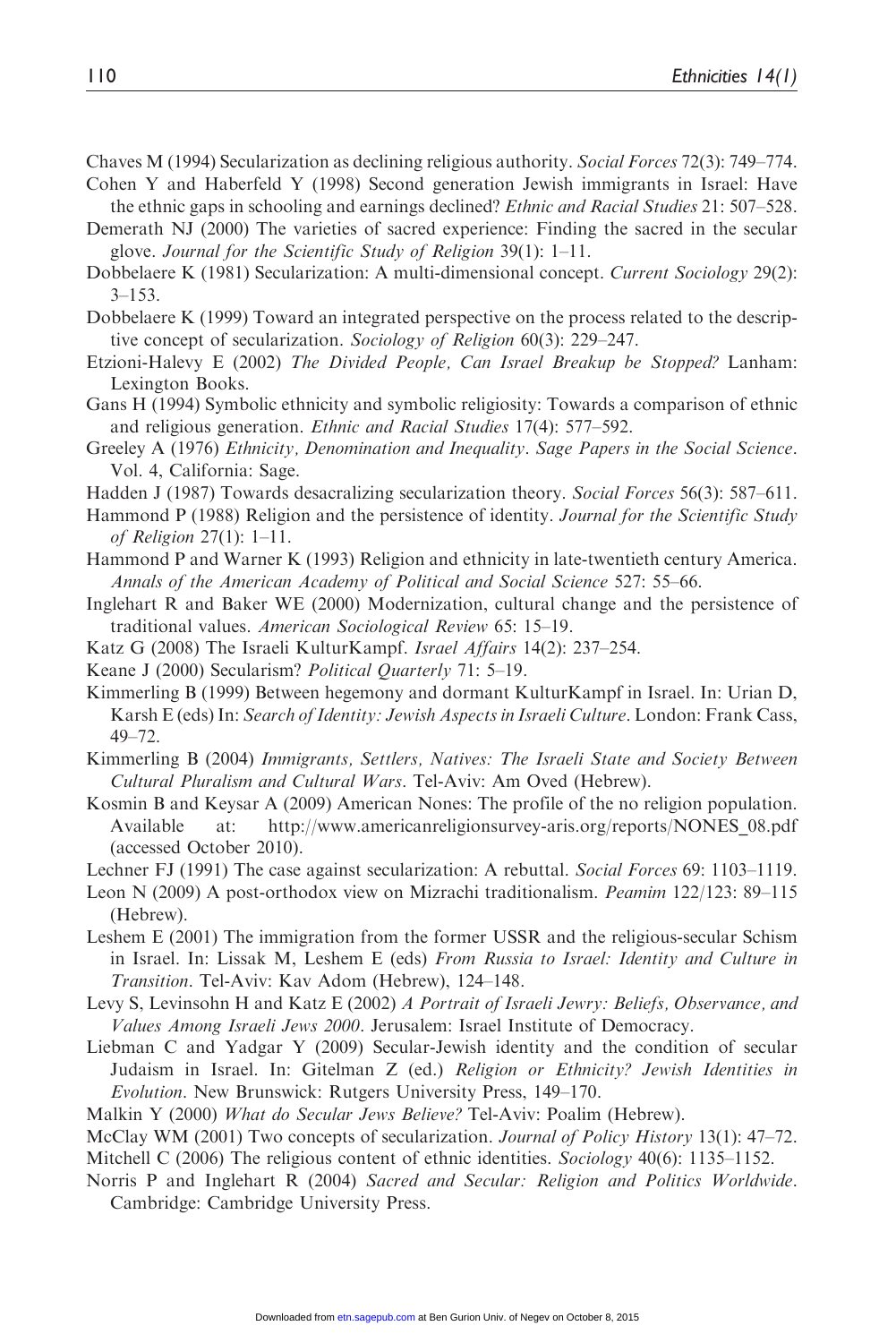- Peled Y (1990) Ethnic exclusionism in the periphery: The case of Oriental Jews in Israel's development towns. Ethnic and Racial Studies 13(3): 345–367.
- Rouhana N (1998) Israel and its Arab citizens: Predicaments in the relationship between ethnic states and ethno-national minorities. Third World Quarterly 19(2): 277-296.
- Sagiv-Shifter T and Shamir M (2002) Israel as a Laboratory for the Study of Political Tolerance. Tel Aviv: Cohen Institute for Public Opinion Research (Hebrew).
- Sartori G (1995) How far can free government travel? *Journal of Democracy* 6(3): 101–111.
- Shafir G and Peled Y (2002) Being Israeli: The Dynamics of Multiple Citizenship. Cambridge: Cambridge University Press.
- Shalev M and Levy G (2003) The winners and losers of 2003: Ideology, social structure and political change. In: Shamir M, Arian A (eds) The Election in Israel 2003. Jerusalem: Israel Institute of Democracy, 167–186.
- Sharot S, Ayalon H and Ben-Rafael E (1986) Secularization and the diminishing decline of religion. Review of Religious Research 27: 193–207.
- Sharot S (1990) Israel: Sociological analyses of religion in the Jewish State. Sociology of Religion 51: 563–576.
- Shelef N (2010) Politicized secularism in Israel: Secularists as a party to communal conflict. Contemporary Jewry 30: 87–104.
- Shiner L (1967) The concept of secularization in empirical research. Journal for the Scientific Study of Religion 6: 207–220.
- Shokeid M (1984) Cultural ethnicity in Israel: The case of Middle Eastern Jews' religiosity. AJS Review 9(2): 247–271.
- Shumsky D (2001) Ethnicity and citizenship in the conception of the Israeli-Russians. Tiuoria Vibekurit 19: 17–40 (Hebrew).
- Shumsky D (2004) Post-Zionist orientalism? Orientalist discourse and Islamophobia among the Russian-speaking intelligentsia in Israel. Social Identities 10(1): 83–99.
- Smooha S (1992) Arabs and Jews in Israel. Vol. 2, Boulder, CA and London: Westview Press.
- Stark R and Finke R (2000) Acts of Faith; Explaining the Human Side of Religion. California: University of California Press.
- Voas D and Crockett A (2005) Religion in Britain: Neither believing nor belonging. Sociology 39(1): 11–28.
- Wallis R and Bruce S (1989) Religion: The British contribution. The British Journal of Sociology 40(3): 493–520.
- Walzer M (1984) Liberalism and the art of separation. *Political Theory* 12(3): 315–330.
- Wilson B (2001) Reflections on secularization and toleration. In: Walker A, Percy M (eds) Restoring the Image. Sheffield: Sheffield Academic Press, 38–48.

## Appendix 1

#### Sampling procedure

The sampling was a probability sampling of statistical areas within layers defined according to socio-demographic characteristics. Sampling included three stages:

1. Sampling of statistical areas out of the total statistical areas that include the entire Israeli population. All of the statistical areas were sorted by layers